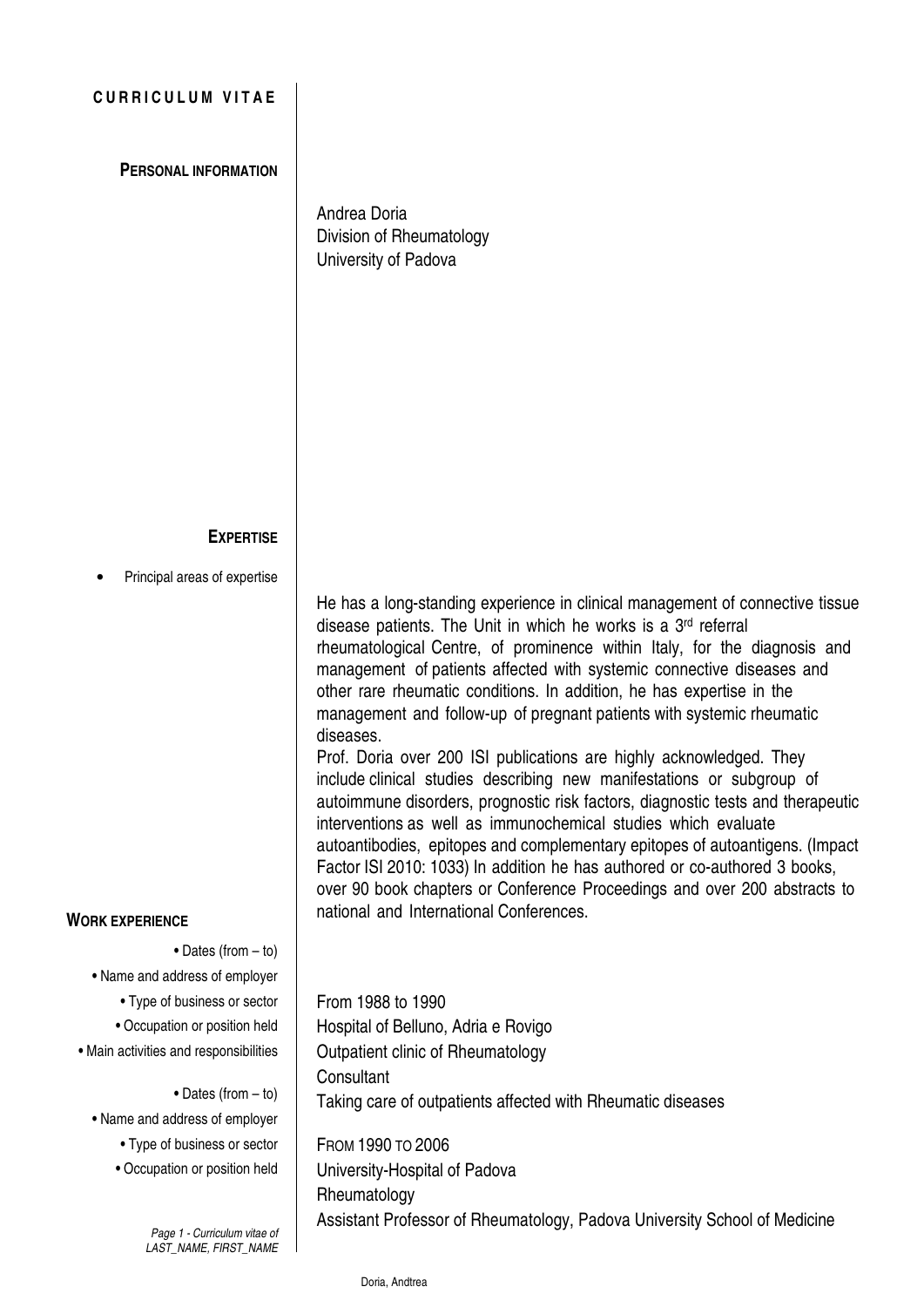| · Main activities and responsibilities                              | Taking care of inpatients and outpatients affected with rheumatic disease;<br>Lecturer at the Postgraduate School of Rheumatology                                                                                                                                                                                                                                                                                                                                                                 |
|---------------------------------------------------------------------|---------------------------------------------------------------------------------------------------------------------------------------------------------------------------------------------------------------------------------------------------------------------------------------------------------------------------------------------------------------------------------------------------------------------------------------------------------------------------------------------------|
| • Dates (from - to)                                                 | From 2006 up to now                                                                                                                                                                                                                                                                                                                                                                                                                                                                               |
| • Name and address of employer                                      | University-Hospital of Padova                                                                                                                                                                                                                                                                                                                                                                                                                                                                     |
| • Type of business or sector                                        | Rheumatology                                                                                                                                                                                                                                                                                                                                                                                                                                                                                      |
| • Occupation or position held                                       | Associate Professor of Rheumatology, Padova University School of Medicine                                                                                                                                                                                                                                                                                                                                                                                                                         |
| · Main activities and responsibilities                              | Head of the Unit of Connective Tissue Disease and rare Rheumatic Diseases,<br>He trained and is training many students in Medicine and in Rheumatology                                                                                                                                                                                                                                                                                                                                            |
| <b>EDUCATION AND TRAINING</b>                                       |                                                                                                                                                                                                                                                                                                                                                                                                                                                                                                   |
| • Dates (from $-$ to)                                               | From 1976 to 1982                                                                                                                                                                                                                                                                                                                                                                                                                                                                                 |
| • Name and type of organization<br>providing education and training | Padova University School of Medicine                                                                                                                                                                                                                                                                                                                                                                                                                                                              |
| • Principal subjects/occupational<br>skills covered                 | Medical training                                                                                                                                                                                                                                                                                                                                                                                                                                                                                  |
| • Title of qualification awarded                                    | Medical degree                                                                                                                                                                                                                                                                                                                                                                                                                                                                                    |
| • Level in national classification<br>(if appropriate)              |                                                                                                                                                                                                                                                                                                                                                                                                                                                                                                   |
| • Dates (from $-$ to)                                               | From 1982 to 1986                                                                                                                                                                                                                                                                                                                                                                                                                                                                                 |
| • Name and type of organization<br>providing education and training | University of Padova, Postgraduate School of Rheumatology                                                                                                                                                                                                                                                                                                                                                                                                                                         |
| • Principal subjects/occupational                                   | Residency in Reumatology                                                                                                                                                                                                                                                                                                                                                                                                                                                                          |
| skills covered                                                      | Training in Rheumatology                                                                                                                                                                                                                                                                                                                                                                                                                                                                          |
| • Title of qualification awarded                                    | Specialist in Rheumatology                                                                                                                                                                                                                                                                                                                                                                                                                                                                        |
| • Level in national classification                                  |                                                                                                                                                                                                                                                                                                                                                                                                                                                                                                   |
| (if appropriate)                                                    |                                                                                                                                                                                                                                                                                                                                                                                                                                                                                                   |
| <b>LANGUAGES</b>                                                    |                                                                                                                                                                                                                                                                                                                                                                                                                                                                                                   |
| MOTHER TONGUE                                                       | Italian                                                                                                                                                                                                                                                                                                                                                                                                                                                                                           |
| <b>OTHER LANGUAGES</b>                                              |                                                                                                                                                                                                                                                                                                                                                                                                                                                                                                   |
|                                                                     | English                                                                                                                                                                                                                                                                                                                                                                                                                                                                                           |
| • Reading skills                                                    | Excellent                                                                                                                                                                                                                                                                                                                                                                                                                                                                                         |
| • Writing skills                                                    | Good                                                                                                                                                                                                                                                                                                                                                                                                                                                                                              |
| • Verbal skills                                                     | Good                                                                                                                                                                                                                                                                                                                                                                                                                                                                                              |
| <b>ADDITIONAL INFORMATION</b>                                       | He participates on the editorial boards of several Rheumatology and<br>Immunology journals: Lupus, Autoimmunity, Clinical and Experimental<br>Rheumatology, Autoimmunity Reviews, Journal of Autoimmunity, Experimental<br>Biology and Medicine, Rheumatology Reports, Journal Autoimmunity Highlights,<br>Reumatismo (Official Journal of Italian Society of Rheumatology), Progressi in<br>Reumatologia (Offical Journal of Italian College of Hospital Rheumatology),<br>Artrite e Reumatismi. |
|                                                                     |                                                                                                                                                                                                                                                                                                                                                                                                                                                                                                   |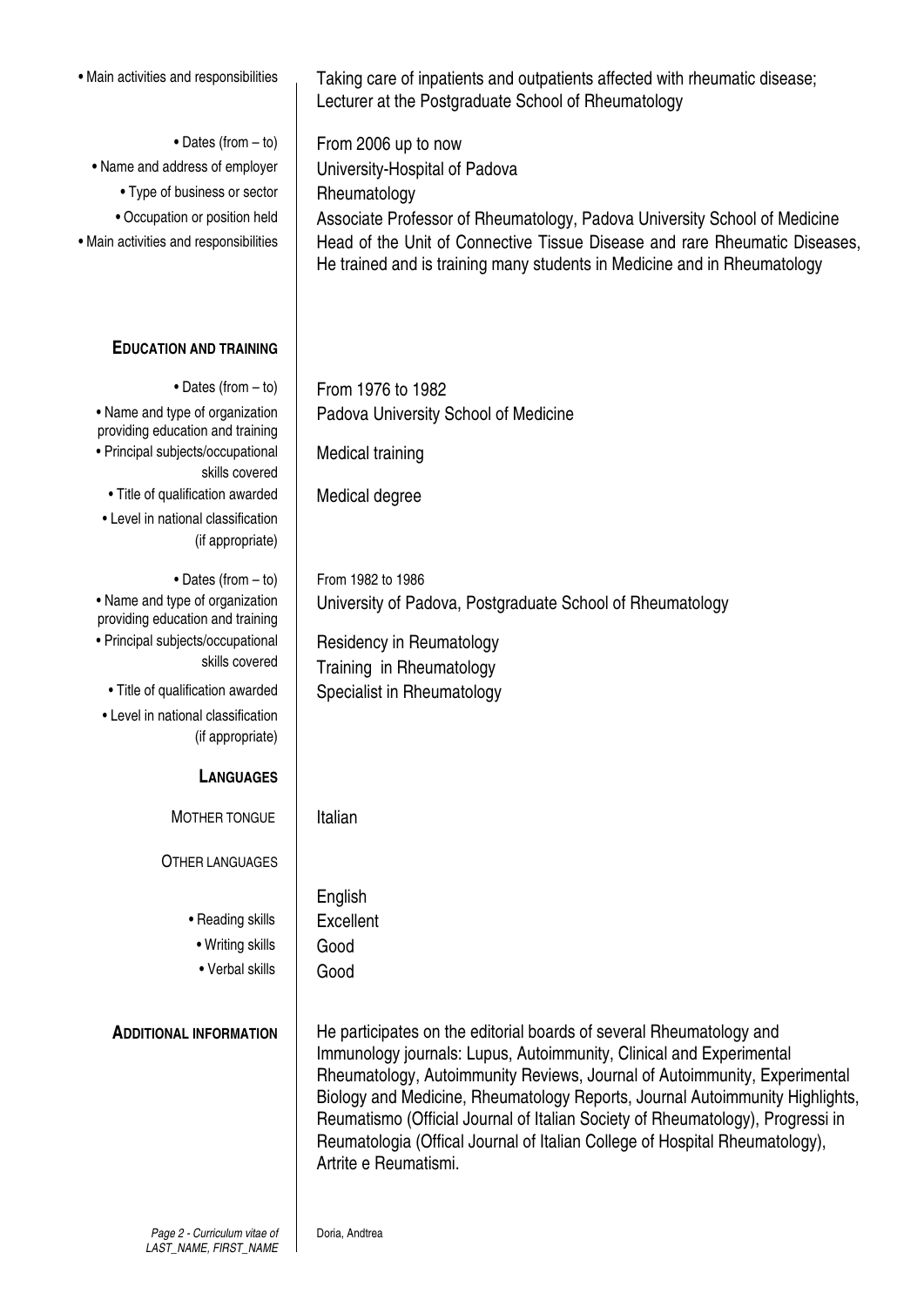## **ANNEXES**

## **PUBLICATIONS**

ISI Pubblications of Prof. Andrea Doria

- 1. Gatto M, Zen M, Ghirardello A, Bettio S, Iaccarino L, Punzi L, Doria A. Emerging and critical issues in the pathogenesis of lupus. Autoimmun Rev. 2012 Sep 18. pii: S1568- 9972(12)00213-3. doi: 10.1016/j.autrev.2012.09.003. [Epubahead of print] PubMed PMID: 23000207.
- 2. Tarricone E, Ghirardello A, Rampudda M, Bassi N, Punzi L, Doria A. Anti-SAE antibodies in autoimmune myositis: Identification by unlabelled protein immunoprecipitation in an Italian patient cohort. J Immunol Methods. 2012 Aug 2. [Epub ahead of print] PubMed PMID: 22884621.
- 3. Maestroni S, Di Corato PR, Cumetti D, Chiara DB, Ghidoni S, Prisacaru L, Cantarini L, Imazio M, Penco S, Pedrotti P, Caforio AL, Doria A, Brucato A. Recurrent pericarditis: Autoimmune or autoinflammatory? Autoimmun Rev. 2012 Aug 2. [Epub ahead of print] PubMed PMID: 22884556.
- 4. Doria A, Dayer JM, Punzi L. Autoinflammatory diseases: How to put the fire inside the body out? Autoimmun Rev. 2012 Aug 2. [Epub ahead of print] PubMed PMID: 22884550.
- 5. Doria A, Zen M, Bettio S, Gatto M, Bassi N, Nalotto L, Ghirardello A, Iaccarino L, Punzi L. Autoinflammation and autoimmunity: Bridging the divide. Autoimmun Rev. 2012 Aug 2. [Epub ahead of print] PubMed PMID: 22878274.
- 6. Cozzi F, Marson P, Cardarelli S, Favaro M, Tison T, Tonello M, Pigatto E, De Silvestro G, Punzi L, Doria A. Prognosis of scleroderma renal crisis: a long-term observational study. Nephrol Dial Transplant. 2012 Aug 1. [Epub ahead of print] PubMed PMID: 22859795.
- 7. Bertsias GK, Tektonidou M, Amoura Z, Aringer M, Bajema I, Berden JH, Boletis J, Cervera R, Dörner T, Doria A, Ferrario F, Floege J, Houssiau FA, Ioannidis JP, Isenberg DA, Kallenberg CG, Lightstone L, Marks SD, Martini A, Moroni G, Neumann I, Praga M, Schneider M, Starra A, Tesar V, Vasconcelos C, van Vollenhoven RF, Zakharova H, Haubitz M, Gordon C, Jayne D, Boumpas DT. Joint European League Against Rheumatism and European Renal Association-European Dialysis and Transplant Association (EULAR/ERA-EDTA) recommendations for the management of adult and paediatric lupus nephritis. Ann Rheum Dis. 2012 Jul 31. [Epub ahead of print] PubMed PMID: 22851469.
- 8. Visentin M, Salmaso R, Modesti V, Ometto F, Ruffatti A, Punzi L, Doria A. Parotid, breast, and fascial involvement in a patient who fulfilled the ACR criteria for Churg-Strauss syndrome. Scand J Rheumatol. 2012;41(4):319-21. PubMed PMID: 22804574.
- 9. Vidalino L, Doria A, Quarta SM, Crescenzi M, Ruvoletto M, Frezzato F, Trentin L, Turato C, Parolin MC, Ghirardello A, Iaccarino L, Cavalletto L, Chemello L, Gatta A, Pontisso P. SERPINB3 expression on B-cell surface in autoimmune diseases and hepatitis C virus-related chronic liver infection. Exp Biol Med (Maywood). 2012 Jul 1;237(7):793- 802. Epub 2012 Jul 24. PubMed PMID: 22829702.
- 10. Zen M, Bassi N, Nalotto L, Canova M, Bettio S, Gatto M, Ghirardello A, Iaccarino L, Punzi L, Doria A. Disease activity patterns in a monocentric color of SLE patients: a seven-year follow-up study. Clin Exp Rheumatol. 2012 Jul 5. [Epub ahead of print] PubMed PMID: 22765883.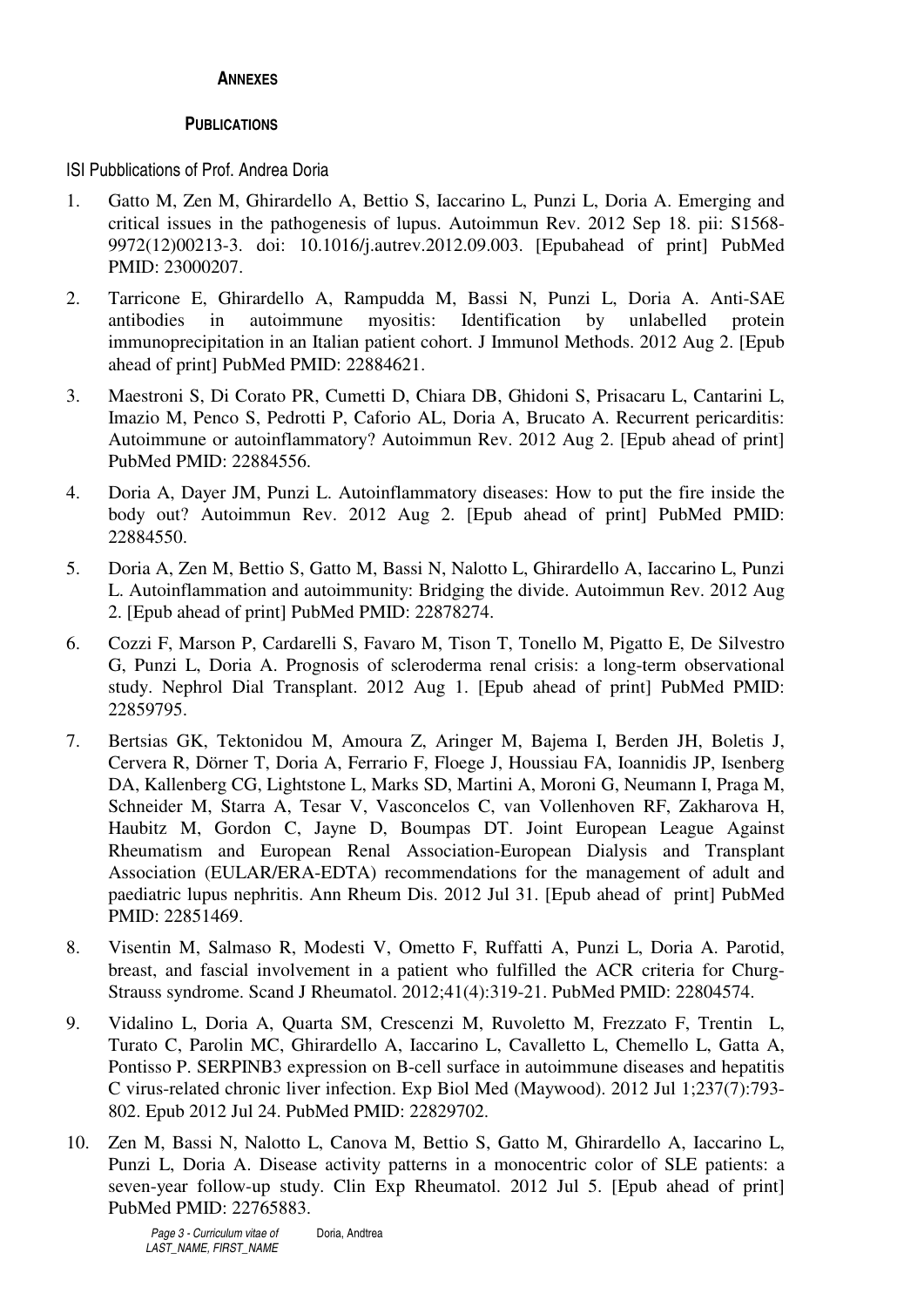- 11. Iaccarino L, Gatto M, Bettio S, Caso F, Rampudda M, Zen M, Ghirardello A, Punzi L, Doria A. Overlap connective tissue disease syndromes. Autoimmun Rev. 2012 Jun 26. [Epub ahead of print] PubMed PMID: 22743033.
- 12. Manzi S, Sánchez-Guerrero J, Merrill JT, Furie R, Gladman D, Navarra SV, Ginzler EM, D'Cruz DP, Doria A, Cooper S, Zhong ZJ, Hough D, Freimuth W, Petri MA; on behalf of the BLISS-52 and BLISS-76 Study Groups. Effects of belimumab, a B lymphocyte stimulator-specific inhibitor, on disease activity across multiple organ domains in patients with systemic lupus erythematosus: combined results from two phase III trials. **Ann Rheum Dis**. 2012 May 11. [Epub ahead of print] PubMed PMID: 22550315.
- 13. Doria A, Cutolo M, Ghirardello A, Zen M, Villalta D, Tincani A, Punzi L, Iaccarino L, Petri M. Effect of pregnancy on serum cytokines in SLE patients. **Arthritis Res Ther** 2012; 14(2):R66
- 14. Bartoloni E, Alunno A, Bistoni O, Bizzaro N, Migliorini P, Morozzi G, Doria A, Mathieu A, Lotzniker M, Allegri F, Riccieri V, Alpini C, Gabrielli A, Tampoia M, Gerli R; On behalf of the Forum Interdisciplinare per la Ricerca nelle Malattie Autoimmuni (FIRMA) investigators. Diagnostic value of anti-mutated citrullinated vimentin in comparison to anti-cyclic citrullinated peptide and anti-viral citrullinated peptide 2 antibodies in rheumatoid arthritis: An Italian multicentric study and review of the literature. **Autoimmun Rev** 2012 Feb 27.[Epub ahead of print] PubMed PMID: 22394488
- 15. Bassi N, Luisetto R, Prete DD, Ghirardello A, Ceol M, Rizzo S, Iaccarino L, Gatto M, Valente M, Punzi L, Doria A. Induction of the 'ASIA' syndrome in NZB/NZWF1 mice after injection of complete Freund's adjuvant (CFA). **Lupus** 2012; 21: 203-9.
- 16. Taraborelli M, Ramoni V, Brucato A, Airò P, Bajocchi G, Bellisai F, Biasi D, Blagojevic J, Canti V, Caporali R, Caramaschi P, Chiarolanza I, Codullo V, Cozzi F, Cuomo G, Cutolo M, De Santis M, De Vita S, Di Poi E, Doria A, Faggioli P, Favaro M, Ferraccioli G, Ferri C, Foti R, Gerosa A, Gerosa M, Giacuzzo S, Giani L, Giuggioli D, Imazio M, Iudici M, Iuliano A, Leonardi R, Limonta M, Lojacono A, Lubatti C, Cerinic MM, Mazzone A, Meroni M, Meroni PL, Mosca M, Motta M, Muscarà M, Nava S, Padovan M, Pagani G, Paolazzi G, Peccatori S, Ravagnani V, Riccieri V,Rosato E, Rovere-Querini P, Salsano F, Santaniello A, Scorza R, Tani C, Valentini G, Valesini G, Vanoli M, Vigone B, Zeni S, Tincani A; on behalf of the IMPRESS investigators.. Successful pregnancies but a higher risk of preterm births in systemic sclerosis: An Italian multicentric study. **Arthritis Rheum** 2011 Dec 28. doi: 10.1002/art.34350. [Epub ahead of print] PubMed PMID: 22213060.
- 17. Gatto M, Iaccarino L, Canova M, Zen M, Nalotto L, Ramonda R, Punzi L, Doria A. Pregnancy and vasculitis: A systematic review of the literature. **Autoimmun Rev** 2011 Dec 3. [Epub ahead of print] PubMed PMID: 22155197.
- 18. Dooley MA, Jayne D, Ginzler EM, Isenberg D, Olsen NJ, Wofsy D, Eitner F, Appel GB, Contreras G, Lisk L, Solomons N; ALMS Group (Abud C, Adler S, Alarc G, Albuquerque E, Almeida F, Alvarellos A, Appel G, Avila H, Menchaca JI, Blume C, Boletis I, Bonnardeaux A, Braun A, Buyon J, Cervera R, Chen N, Chen S, Contreras G, Da Costa AG, Davids R, D'Cruz D, De Ramón E, Haya C, Deodhar A, Dooley MA, Doria A, Dussol B, Emery P, Fiechtner J, Floege J, Fragoso-Loyo H, Furie R, Ghazalli R, Ghossein C, Gilkeson G, Ginzler E, Grossman J, Gu J, Guillevin L, Hatron PY, Herrera G, Hiepe F, Houssiau F, Hübscher O, Hura C, Kaplan J, Kirsztajn G, Kiss E, Kutty GA, Laville M, Lazaro M, Lenz O, Li L, Lightstone L, Lim S, Malaise M, Manzi S, Marcos J, Meyer O, Bernard C, Monge P, Naicker S, Neal N, Neuwelt M, Neuwelt CM, Nicholls K, Olsen N, Ordi-Ros J, Ostrov B, Hershey MS, Pestana M, Petri M, Pokorny G, Pourrat J, Qian J, Radhakrishnan J, Rovin B, Sánchez-Guerrero J, Sanchez Roman J, Shanahan J, Shergy W, Skopouli F, Spindler A, Striebich C, Sundel R, Swanepoel C, Tan SY, Tate G, Tesaŕ V, Tikly M, Wang H, Yahya R, Yu X, Zhang F, Zoruba D, Houssay B, Carson P, Snaith M,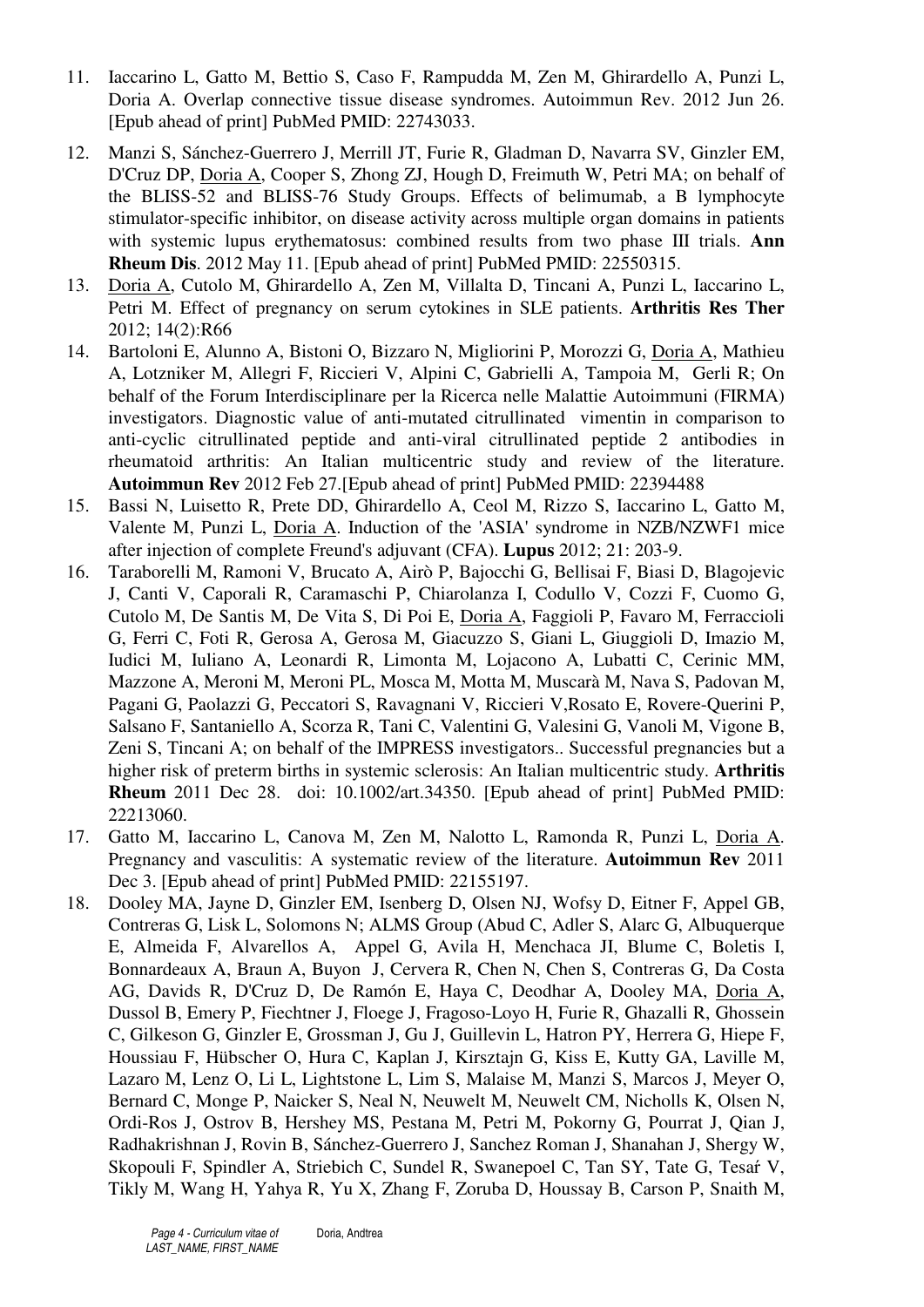Cattran D). Mycophenolate versus azathioprine as maintenance therapy for lupus nephritis. **N Engl J Med** 2011; 365(20):1886-95.

- 19. Govoni M, Bombardieri S, Bortoluzzi A, Caniatti L, Casu C, Conti F, De Vita S, Doria A, Farina I, Ferraccioli G, Gremese E, Mansutti E, Mosca M, Padovan M, Piga M, Tincani A, Tola MR, Tomietto P, Taglietti M, Trotta F, Valesini G, Zen M, Mathieu A; Italian Society of Rheumatology. Factors and comorbidities associated with first neuropsychiatric event in systemic lupus erythematosus: does a risk profile exist? A large multicentre retrospective cross-sectional study on 959 Italian patients. **Rheumatology (Oxford)** 2012; 51(1):157-68.
- 20. Doria A, Putterman C, Sarzi-Puttini P, Szekanecz Z, Shoenfeld Y. Controversies in rheumatism and autoimmunity. **Autoimmun Rev** 2011 Oct 25. [Epub ahead of print] PubMed PMID: 22056979.
- 21. Costenbader KH, Gay S, Riquelme ME, Iaccarino L, Doria A. Genes, epigenetic regulation and environmental factors: Which is the most relevant in developing autoimmune diseases? **Autoimmun Rev** 2011 Oct 25. [Epub ahead of print] PubMed PMID: 22041580.
- 22. Rekvig OP, Putterman C, Casu C, Gao HX, Ghirardello A, Mortensen ES, Tincani A, Doria A. Autoantibodies in lupus: Culprits or passive bystanders? **Autoimmun Rev** 2011 Oct 25. [Epub ahead of print] PubMed PMID: 22041579.
- 23. Cervera R, Conti F, Doria A, Iaccarino L, Valesini G. Does sieronegative antiphospholipid syndrome really exist? **Autoimmun Rev** 2011 Oct 22. [Epub ahead of print] PubMed PMID: 22036830.
- 24. Zeher M, Doria A, Lan J, Aroca G, Jayne D, Boletis I, Hiepe F, Prestele H, Bernhardt P, Amoura Z. Efficacy and safety of enteric-coated mycophenolate sodium in combination with two glucocorticoid regimens for the treatment of active lupus nephritis. **Lupus** 2011; 20:1484-93. Epub 2011 Oct 5. PubMed PMID: 21976398.
- 25. Bizzaro N, Allegri F, Alpini C, Doria A, Gerli R, Lotzniker M, Mathieu A, Morozzi G, Bellisai F, Riccieri V, Tampoia M, Migliorini P. Multicentric evaluation of a second generation assay to detect antiviral citrullinated peptide antibodies: a collaborative study by the Forum Interdisciplinare per la Ricerca nelle Malattie Autoimmuni. **J Clin Pathol** 2011; 64(12):1139-41.
- 26. Illei GG, Cervera R, Burt RK, Doria A, Hiepe F, Jayne D, Pavletic S, Martin T, Marmont A, Saccardi R, Voskuyl AE, Farge D. Current state and future directions of autologous hematopoietic stem cell transplantation in sistemi lupus erythematosus. **Ann Rheum Dis** 2011; 70: 2071-4.
- 27. Musacchio E, Ramonda R, Perissinotto E, Sartori L, Hirsch R, Punzi L, Zambon S, Corti MC, Baggio G, Manzato E, Doria A, Crepaldi G. The impact of knee and hip chondrocalcinosis on disability in older people: the ProVA Study from northeastern Italy. **Ann Rheum Dis** 2011; 70: 1937-43.
- 28. Ramonda R, Lo Nigro A, Modesti V, Nalotto L, Musacchio E, Iaccarino L, Punzi L, Doria A. Atherosclerosis in psoriatic arthritis. **Autoimmun Rev** 2011; 10: 773-8.
- 29. Iaccarino L, Ghirardello A, Canova M, Zen M, Bettio S, Nalotto L, Punzi L, Doria A. Anti-annexins autoantibodies: Their role as biomarkers of autoimmune diseases. **Autoimmun Rev** 2011; 10(9): 553-8.
- 30. Orbach H, Zandman-Goddard G, Boaz M, Agmon-Levin N, Amital H, Szekanecz Z, Szucs G, Rovensky J, Kiss E, Doria A, Ghirardello A, Gomez-Arbesu J, Stojanovich L, Ingegnoli F, Meroni PL, Rozman B, Blank M, Shoenfeld Y. Prolactin and Autoimmunity : Hyperprolactinemia Correlates with Serositis and Anemia in SLE Patients. **Clin Rev Allergy Immunol** 2011 Feb 3. [Epub ahead of print] PubMed PMID: 21287295.
- 31. Ruffatti A, Ross TD, Ciprian M, Bertero MT, Salvatore S, Scarpato S, Montecucco C, Rossi S, Caramaschi P, Biasi D, Doria A, Rampudda M, Monica N, Fischetti F, Picillo U, Brucato A, Salvan E, Vittorio P, Meroni P, Tincani A.Antiphospholipid Syndrome Study Group of the Italian Society of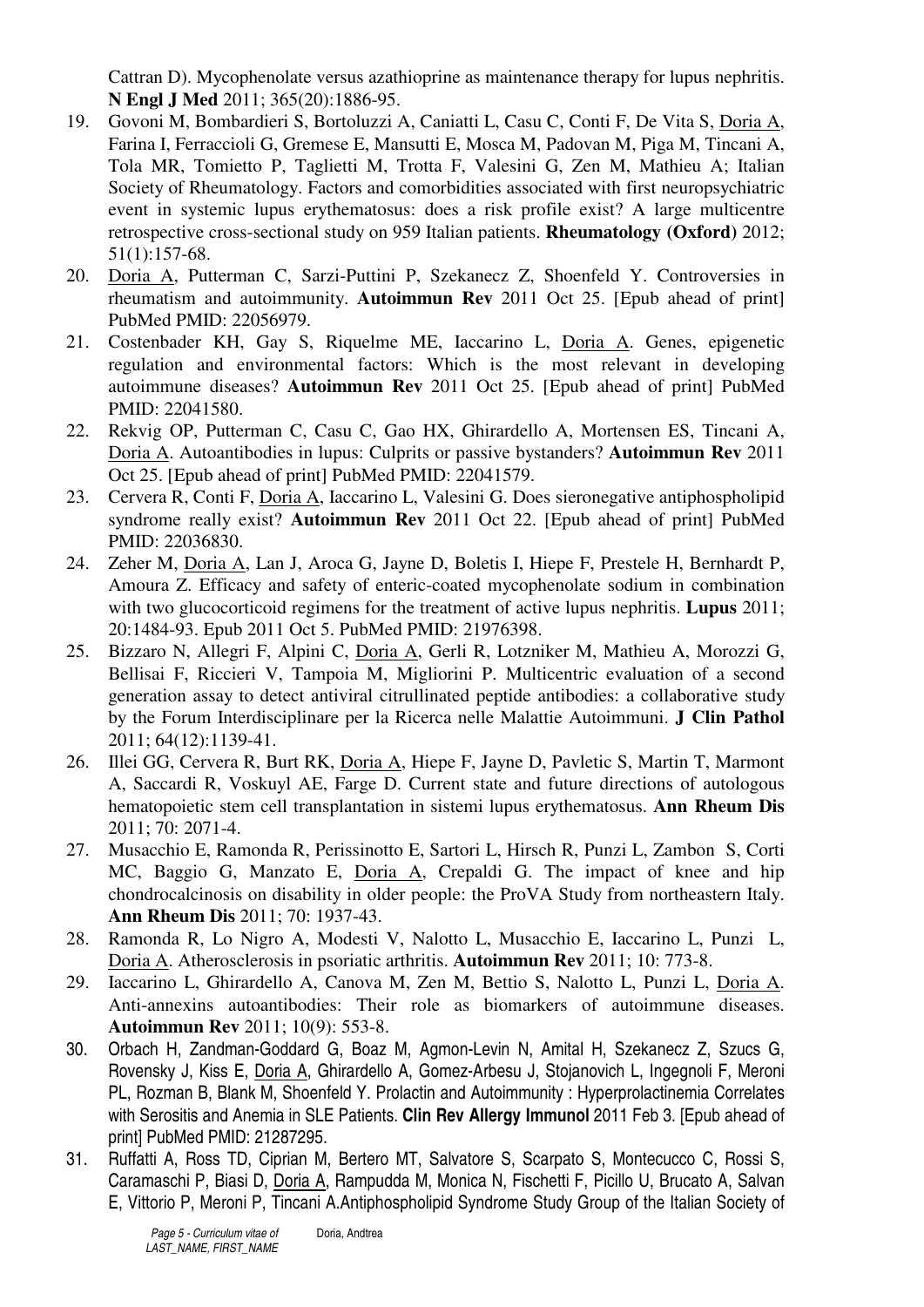Rheumatology. Risk factors for a first thrombotic event in antiphospholipid antibody carriers: a prospective multicentre follow-up study. **Ann Rheum Dis** 2011 Feb 1. [Epub ahead of print] PubMed PMID: 21285115.

- 32. Zen M, Canova M, Campana C, Bettio S, Nalotto L, Rampudda M, Ramonda R, Iaccarino L, Doria A. The kaleidoscope of glucorticoid effects on immune system. **Autoimmun Rev** 2011 Jan 8. [Epub ahead of print] PubMed PMID: 21224015.
- 33. Mosca M, Tani C, Aringer M, Bombardieri S, Boumpas D, Cervera R, Doria A, Jayne D, Khamashta MA, Kuhn A, Gordon C, Petri M, Schneider M, Shoenfeld Y, Smolen JS, Talarico R, Tincani A, Ward MM, Werth VP, Carmona L. Development of quality indicators to evaluate the monitoring of SLE patients in routine clinical practice. **Autoimmun Rev** 2011 Jan 8. [Epub ahead of print] PubMed PMID: 21224016.
- 34. Agmon-Levin N, Blank M, Zandman-Goddard G, Orbach H, Meroni PL, Tincani A, Doria A, Cervera R, Miesbach W, Stojanovich L, Barak V, Porat-Katz BS, Amital H, Shoenfeld Y. Vitamin D: an instrumental factor in the anti-phospholipid syndrome by inhibition of tissue factor expression. **Ann Rheum Dis** 2011; 70: 145-50.
- 35. Ghirardello A, Zampieri S, Tarricone E, Iaccarino L, Gorza L, Doria A. Cutting Edge Issues in Polymyositis. **Clin Rev Allergy Immunol** 2010 Dec 30. [Epub ahead of print] PubMe
- 36. Ostensen M, Brucato A, Carp H, Chambers C, Dolhain RJ, Doria A, Förger F, Gordon C, Hahn S, Khamashta M, Lockshin MD, Matucci-Cerinic M, Meroni P, Nelson JL, Parke A, Petri M, Raio L, Ruiz-Irastorza G, Silva CA, Tincani A, Villiger PM, Wunder D, Cutolo M. Pregnancy and reproduction in autoimmune rheumatic diseases. **Rheumatology (Oxford)** 2010 Nov 18. [Epub ahead of print] PubMed PMID: 21097449.
- 37. Doria A, Zen M, Canova M, Bettio S, Bassi N, Nalotto L, Rampudda M, Ghirardello A, Iaccarino L. SLE diagnosis and treatment: When early is early. **Autoimmun Rev** 2010; 10: 55-60.
- 38. Ghirardello A, Rampudda M, Ekholm L, Bassi N, Tarricone E, Zampieri S, Zen M, Vattemi GA, Lundberg IE, Doria A. Diagnostic performance and validation of autoantibody testing in myositis by a commercial line blot assay. **Rheumatology (Oxford)** 2010; 49: 2370-4.
- 39. Bertsias GK, Ioannidis JP, Aringer M, Bollen E, Bombardieri S, Bruce IN, Cervera R, Dalakas M, Doria A, Hanly JG, Huizinga TW, Isenberg D, Kallenberg C, Piette JC, Schneider M, Scolding N, Smolen J, Stara A, Tassiulas I, Tektonidou M, Tincani A, van Buchem MA, van Vollenhoven R, Ward M, Gordon C, Boumpas DT. EULAR recommendations for the management of systemic lupus erythematosus with neuropsychiatric manifestations: report of a task force of the EULAR standing committee for clinical affairs. **Ann Rheum Dis** 2010; 69: 2074-82.
- 40. Sarzi-Puttini P, Atzeni F, Gerli R, Bartoloni E, Doria A, Barskova T, Matucci-Cerinic M, Sitia S, Tomasoni L, Turiel M. Cardiac involvement in systemic rheumatic diseases: An update. **Autoimmun Rev** 2010; 9: 849-52.
- 41. Caforio AL, Brucato A, Doria A, Brambilla G, Angelini A, Ghirardello A, Bottaro S, Tona F, Betterle C, Daliento L, Thiene G, Iliceto S. Anti-heart and anti-intercalated disk autoantibodies: evidence for autoimmunity in idiopathic recurrent acute pericarditis. **Heart** 2010; 96: 779-84.
- 42. Bassi N, Ghirardello A, Blank M, Zampieri S, Sarzi-Puttini P, Mantovani A, Shoenfeld Y, Doria A. IgG anti-pentraxin 3 antibodies in systemic lupus erythematosus. **Ann Rheum Dis** 2010; 69: 1704- 10.
- 43. Amital H, Szekanecz Z, Szücs G, Dankó K, Nagy E, Csépány T, Kiss E, Doria A, Corocher N, Agmon-Levin N, Orbach H, Zandman-Goddard G, Shoenfeld Y. Serum concentrations of 25-OH Vitamin D in SLE patients are inversely related to disease activity- is it time to routinely supplement SLE patients with vitamin D? **Ann Rheum Dis** 2010; 69: 1155-7.
- 44. Vitadello M, Doria A, Tarricone E, Ghirardello A, Gorza L. Myofiber stress-response in myositis: parallel investigations on patients and experimental animal models of muscle regeneration and systemic inflammation. **Arthritis Res Ther** 2010 Mar 24; 12: R52.
- 45. Losada I, Sartori L, Di Gianantonio E, Zen M, Clementi M, Doria A. Bisphosphonates in patients with autoimmune rheumatic diseases: Can they be used in women of childbearing age? **Autoimmun Rev** 2010; 9: 547-52.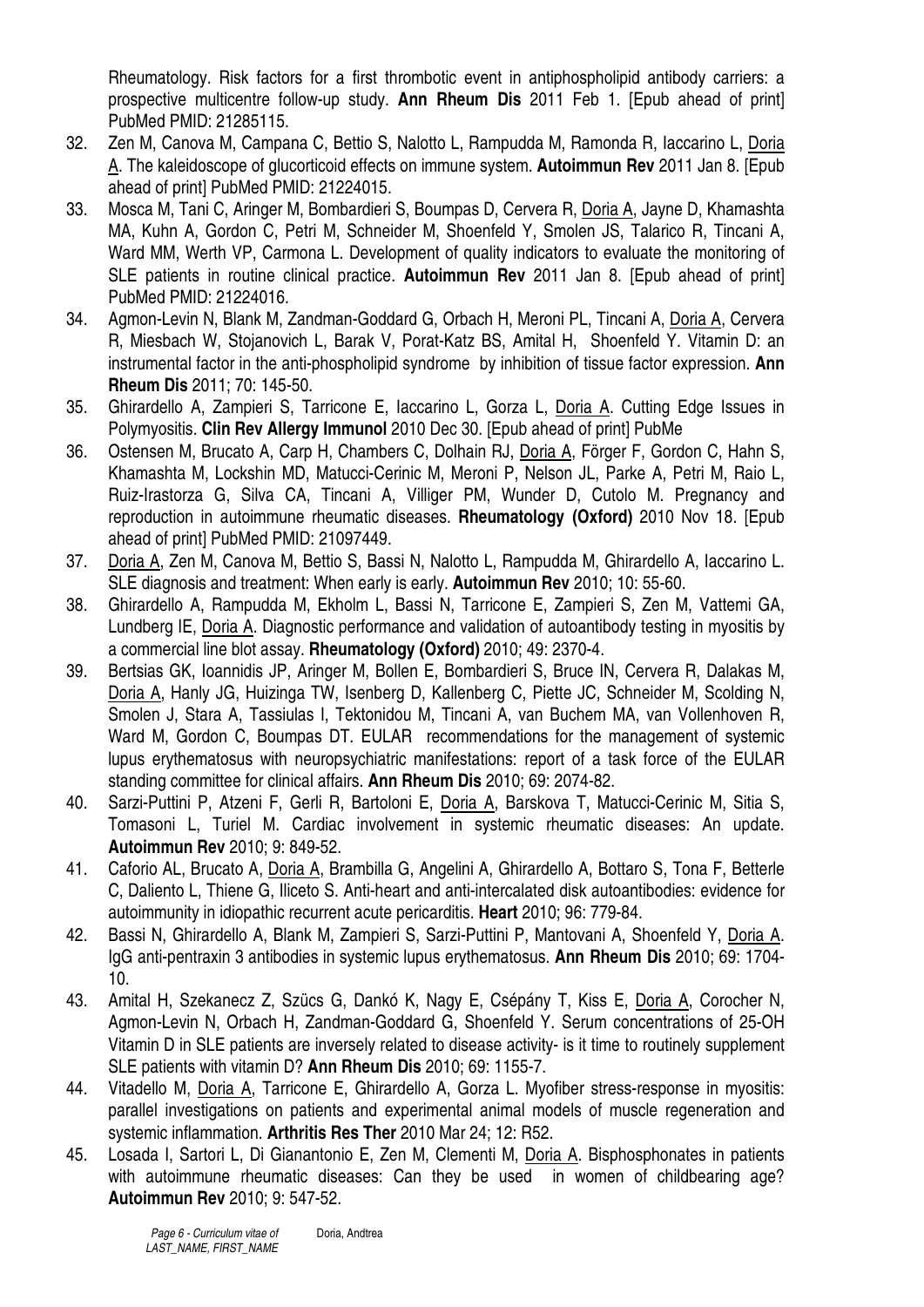- 46. Zen M, Ghirardello A, Iaccarino L, Tonon M, Campana C, Arienti S, Rampudda M, Canova M, Doria A. Hormones, immune response, and pregnancy in healthy women and SLE patients. **Swiss Med Wkly** 2010; 140(13-14): 187-201.
- 47. Pisoni CN, Brucato A, Ruffatti A, Espinosa G, Cervera R, Belmonte M, Sánchez Román J, Montero Banvidez P, Tincani A, Bertero MT, Doria A, Hughes GRV, Khamashta MA. Failure of Intravenous Immunoglobulin to prevent Congenital Heart Block. **Arthritis Rheum** 2010; 62: 1147-52.
- 48. Ginzler EM, Wofsy D, Isenberg D, Gordon C, Lisk L, Dooley MA; ALMS Group: Abud C, Adler S, Alarcón G, Albuquerque E, Almeida F, Alvarellos A, Appel G, Avila H, Blume C, Boletis I, Bonnardeaux A, Braun A, Buyon J, Cervera R, Chen N, Chen S, Contreras G, Da Costa AG, Davids R, D'Cruz D, De Ramón E, Deodhar A, Dooley MA, Doria A, Dussol B, Emery P, Fiechtner J, Floege J, Fragoso-Loyo H, Furie R, Ghazalli R, Ghossein C, Gilkeson G, Ginzler E, Gordon C, Grossman J, Gu J, Guillevin L, Hatron PY, Herrera G, Hiepe F, Houssiau F, Hübscher O, Hura C, Kaplan J, Kirsztajn G, Kiss E, Kutty GA, Laville M, Lazaro M, Lenz O, Li L, Lightstone L, Lim S, Malaise M, Manzi S, Marcos J, Meyer O, Monge P, Naicker S, Neal N, Neuwelt M, Nicholls K, Olsen N, Ordi-Ros J, Ostrov B, Pestana M, Petri M, Pokorny G, Pourrat J, Qian J, Radhakrishnan J, Rovin B, Sanchez-Guerrero J, Roman JS, Shanahan J, Shergy W, Skopouli F, Spindler A, Striebich C, Sundel R, Swanepoel C, Tan SY, Tate G, Tesar V, Tikly M, Wang H, Yahya R, Yu X, Zhang F, Zoruba D. Nonrenal disease activity following mycophenolate mofetil or intravenous cyclophosphamide as induction treatment for lupus nephritis: findings in a multicenter, prospective, randomized, open-label, parallel-group clinical trial. **Arthritis Rheum** 2010; 62: 211-21.
- 49. Ometto F, Botsios C, Raffeiner B, Sfriso P, Bernardi L, Todesco S, Doria A, Punzi L. Methods used to assess remission and low disease activity in rheumatoid arthritis. **Autoimmun Rev** 2010; 9:161- 4.
- 50. Zampieri S, Adami N, Biral D, Ghirardello A, Rampudda ME, Vecchiato M, Savastano S, Corbianco S, Kern H, Carraro U, Bassetto F, Merigliano S, Doria A. Polymyositis, dermatomyositis and malignancy: A further intriguing link. **Autoimmun Rev** 2010; 9: 449-53.
- 51. Sfriso P, Ghirardello A, Botsios C, Tonon M, Zen M, Bassi N, Bassetto F, Doria A. Infections and autoimmunity: the multifaceted relationship. **J Leukoc Biol** 2010; 87(3): 385-95.
- 52. Zampieri S, Doria A, Adami N, Biral D, Vecchiato M, Savastano S, Corbianco S, Carraro U, Merigliano S. Subclinical myopathy in patients affected with newly diagnosed colorectal cancer at clinical onset of disease: evidence from skeletal muscle biopsies. **Neurol Res**. 2010; 32(1): 20-5.
- 53. Ghirardello A, Briani C, Lucchetta M, Doria A. Anti-ribosomal P protein antibodies and neuropsychiatric systemic lupus erythematosus: cross-sectional vs. prospective studies. **Lupus** 2010; 19: 771-3.
- 54. Mosca M, Tani C, Aringer M, Bombardieri S, Boumpas D, Brey R, Cervera R, Doria A, Jayne D, Khamashta MA, Kuhn A, Gordon C, Petri M, Rekvig OP, Schneider M, Sherer Y, Shoenfeld Y, Smolen JS, Talarico R, Tincani A, van Vollenhoven RF, Ward MM, Werth VP, Carmona L. EULAR Recommendations for monitoring systemic lupus erythematosus patients in clinical practice and in observational studies. **Ann Rheum Dis** 2010; 69: 1269-74.
- 55. Bassetto F, Vindigni V, Scarpa C, Doria A. Breast Prostheses and Connective Tissue Disease (CTD): Myth or Reality? **Anesthetic Plast Surg** 2010; 34: 257-63.
- 56. Doria A. Atherosclerosis and lupus: what we know and what we should know. **J Rheumatol** 2009; 36: 2380-2.
- 57. Bassi N, Zampieri S, Ghirardello A, Tonon M, Zen M, Beggio S, Matsuura E, Doria A. oxLDL/beta2GPI complex and anti-oxLDL/beta2GPI in SLE: prevalence and correlates. **Autoimmunity** 2009; 42: 289-91.
- 58. Appel GB, Contreras G, Dooley MA, Ginzler EM, Isenberg D, Jayne D, Li LS, Mysler E, Sánchez-Guerrero J, Solomons N, Wofsy D; Aspreva Lupus Management Study Group (Abud C, Adler S, Alarcón G, Albuquerque E, Almeida F, AlvarellosA, Appel G, Avila H, Blume C, Boletis I, Bonnardeaux A, Braun A, Buyon J, Cervera R, Chen N, Chen S, Contreras G, Da Costa AG, Davids R, D'Cruz D, De Ramón E, Deodhar A, Dooley MA, Doria A, Dussol B, Emery P, Fiechtner J, Floege J, Fragoso-Loyo H, Furie R, Ghazalli R, Ghossein C, Gilkeson G, Ginzler E, Gordon C,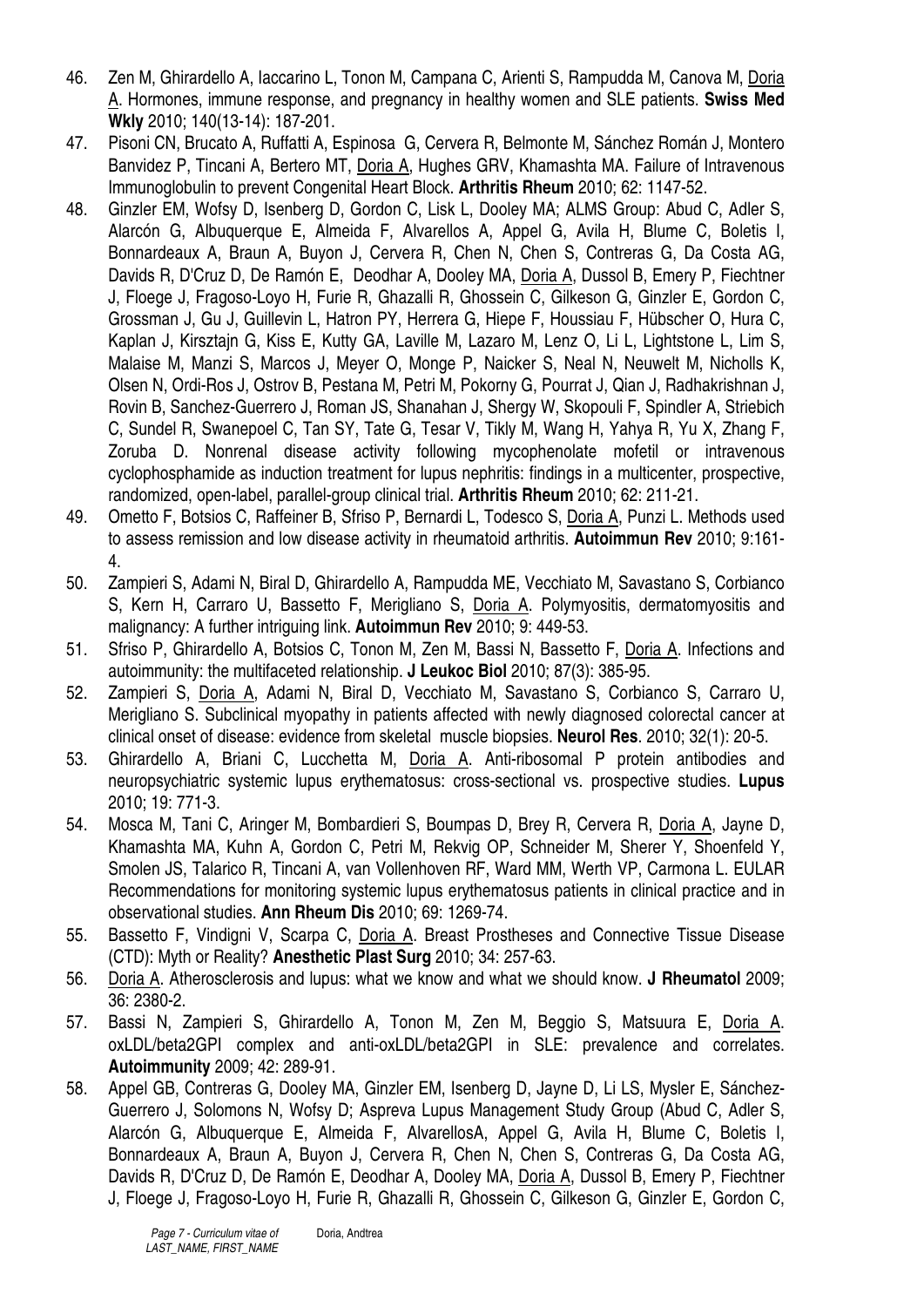Grossman J, Gu J, Guillevin L, Hatron PY, Herrera G, Hiepe F, Houssiau F, Hübscher O, Hura C, Kaplan J, Kirsztajn G, Kiss E, Kutty GA, Laville M, Lazaro M, Lenz O, Li L, Lightstone L, Lim S, Malaise M, Manzi S, Marcos J, Meyer O, Monge P, Naicker S, Neal N, Neuwelt M, Nicholls K, Olsen N, Ordi-Ros J, Ostrov B, Pestana M, Petri M, Pokorny G, Pourrat J, Qian J, Radhakrishnan J, Rovin B, Sánchez-Guerrero J, Sanchez Roman J, Shanahan J, Shergy W, Skopouli F, Spindler A, Striebich C, Sundel R, Swanepoel C, Tan SY, Tate G, Tesaŕ V, Tikly M, Wang H, Yahya R, Yu X, Zhang F, Zoruba D. Mycophenolate mofetil versus cyclophosphamide for induction treatment of lupus nephritis. **J Am Soc Nephrol**. 2009; 20: 1103-12.

- 59. Turiel M, Atzeni F, Tomasoni L, de Portu S, Delfino L, Bodini BD, Longhi M, Sitia S, Bianchi M, Ferrario P, Doria A, Colonna VD, Sarzi-Puttini P. Non-invasive assessment of coronary flow reserve and ADMA levels: a case-control study of early rheumatoid arthritis patients. **Rheumatology (Oxford)** 2009; 48: 834-9.
- 60. Ghirardello A, Bendo R, Rampudda ME, Bassi N, Zampieri S, Doria A. Commercial blot assays in the diagnosis of systemic rheumatic diseases. **Autoimmun Rev** 2009; 8: 645-9.
- 61. Vidalino L, Doria A, Quarta S, Zen M, Gatta A, Pontisso P. SERPINB3, apoptosis and autoimmunity. **Autoimmun Rev** 2009; 9: 108-12.
- 62. Gordon C, Jayne D, Pusey C, Adu D, Amoura Z, Aringer M, Ballerin J, Cervera R, Calvo-Alén J, Chizzolini C, Dayer J, Doria A, Ferrario F, Floege J, Guillevin L, Haubitz M, Hiepe F, Houssiau F, Lesavre P, Lightstone L, Meroni P, Meyer O, Moulin B, O'Reilly K, Praga M, Schulze-Koops H, Sinico R, Smith K, Tincani A, Vasconcelos C, Hughes G. European consensus statement on the terminology used in the management of lupus glomerulonephritis. **Lupus**. 2009;18(3):257-263.
- 63. Briani C, Lucchetta M, Ghirardello A, Toffanin E, Zampieri S, Ruggero S, Scarlato M, Quattrini A, Bassi N, Ermani M, Battistin L, Doria A. Neurolupus is associated with anti-ribosomal P protein antibodies: An inception cohort study. **J Autoimmun** 2009; 32: 79-84.
- 64. Moroni G, Doria A, Ponticelli C. Cyclosporine (CsA) in lupus nephritis: assessing the evidence. Nephrol Dial Transplant. 2009; 24(1): 15-20.
- 65. Bassi N, Zampieri S, Ghirardello A, Tonon M, Zen M, Cozzi F, Doria A. Pentraxins, Anti-pentraxin Antibodies, and Atherosclerosis. **Clin Rev Allergy Immunol** 2009; 37: 36-43.
- 66. Ruffatti A, Del Ross T, Ciprian M, Nuzzo M, Rampudda M, Bertero MT, Bergia R, Caramaschi P, Biasi D, Capsoni F, Montaguti L, Ruffini R, Brucato A, Picillo U, Fanelli V, Riccieri V, Piccoli A, Valesini G, Doria A, Meroni PL, and Tincani A. Risk factors for a first thrombotic event in antiphospholipid antibody carriers. A multicenter retrospective follow-up study. **Ann Rheum Dis** 2009; 68: 397-9.
- 67. Imbasciati E, Tincani A, Gregorini G, Doria A, Moroni G, Cabiddu G, Marcelli D. Pregnancy in women with pre-existing lupus nephritis: predictors of fetal and maternal outcome. **Nephrol Dial Transplant** 2009; 24(2): 519-25.
- 68. Imazio M, Brucato A, Doria A, Brambilla G, Ghirardello A, Romito A, Natale G, Palmieri G, Trinchero R, Adler Y. Antinuclear antibodies in recurrent idiopathic pericarditis: Prevalence and clinical significance. **Int J Cardiol** 2009; 136: 289-93.
- 69. Doria A, Briani C. Primary prevention of systemic lupus erythematosus. **Nat Clin Pract Rheumatol** 2008; 4(11): 576-7.
- 70. Doria A, Sarzi-Puttini P, Shoenfeld Y. Infections, rheumatism and autoimmunity: the conflicting relationship between humans and their environment. **Autoimmun Rev** 2008; 8(1):1-4.
- 71. Doria A, Canova M, Tonon M, Zen M, Rampudda E, Bassi N, Atzeni F, Zampieri S, Ghirardello A. Infections as triggers and complications of systemic lupus erythematosus. **Autoimmun Rev** 2008; 8(1):24-8.
- 72. Doria A, Zampieri S, Sarzi-Puttini P. Exploring the complex relationships between infections and autoimmunity. **Autoimmun Rev** 2008; 8(2): 89-91.
- 73. Brucato A, Maestroni S, Cumetti D, Thiella G, Alari G, Brambilla G, Imazi M, Doria A, Palmieri G, Adler Y. Recurrent pericarditis: infectious or autoimmune? **Autoimmun Rev** 2008; 8: 44-7.
- 74. Doria A, Tincani A, Lockshin M. Challenges of lupus pregnancies. **Rheumatology (Oxford)** 2008; 47: iii9-iii12.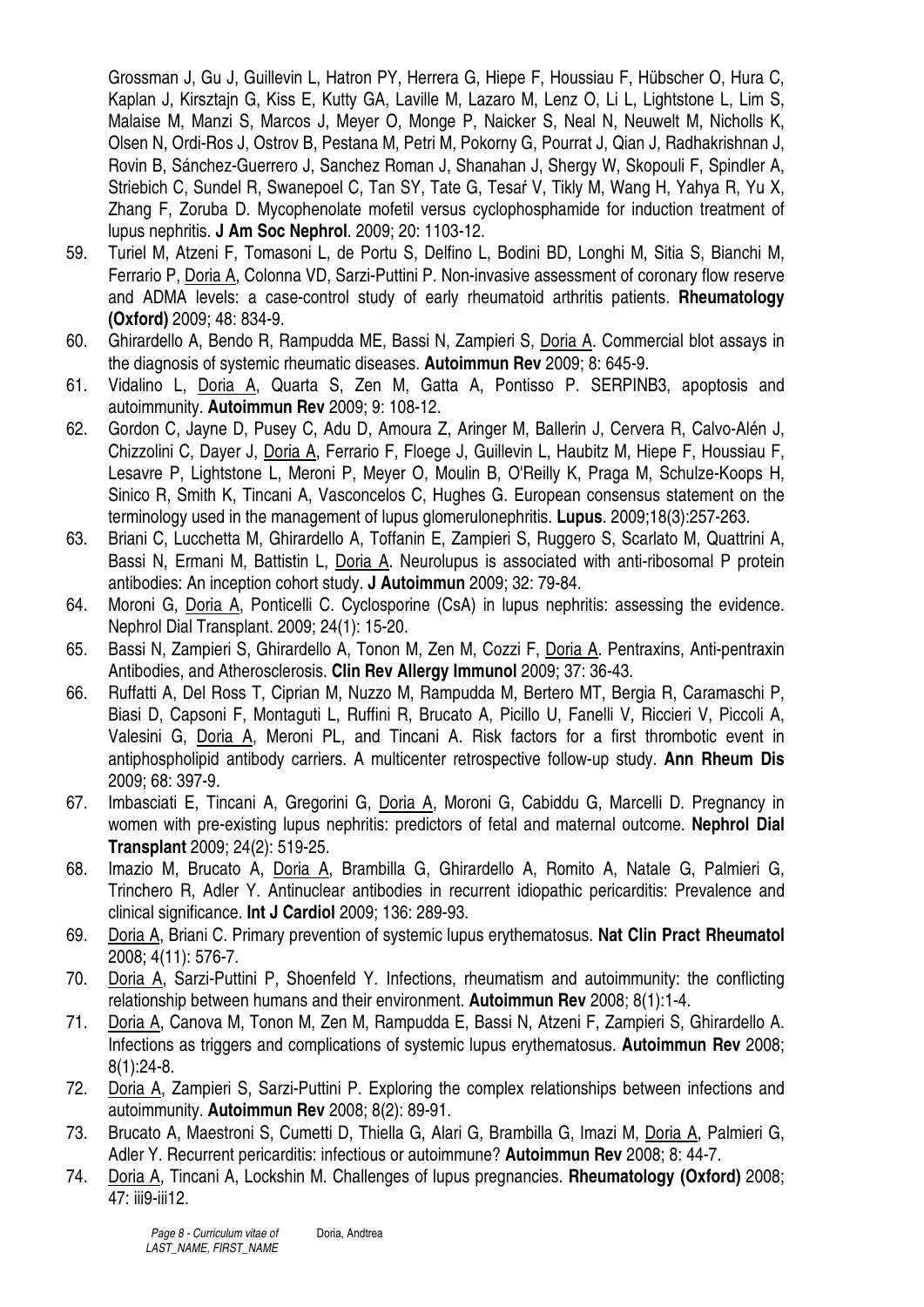- 75. Doria A, Bajocchi G, Tonon M, Salvarani C. Pre-pregnancy counselling of patients with vasculitis. **Rheumatology (Oxford)** 2008; 47: iii13-iii15.
- 76. ∅stensen M, Lockshin M, Doria A, Valesini G, Meroni P, Gordon C, Brucato A, Tincani A.Update on safety during pregnancy of biological agents and some immunosuppressive antirheumatic drugs. **Rheumatology (Oxford)** 2008; 47: iii28-iii31.
- 77. Cooke A, Ferraccioli G, Herrmann M, Romani L, Schulze C, Zampieri S, Doria A. Induction and protection of autoimmune rheumatic diseases. the role of infections. **Clin Exp Rheumatol 2008**; 26 (Suppl. 48): S1-S7.
- 78. Claesson MH, Nicoletti F, Stosic-Grujicic S, Doria A, Zampieri S. Interactions between infections and immune-inflammatory cells in type i diabetes mellitus and inflammatory bowel diseases: evidences from animal models. **Clin Exp Rheumatol** 2008; 26 (Suppl. 48): S8-S11.
- 79. Girschick HJ, Guilherme L, Inman RD, Latsch K, Rihl M, Sherer Y, Shoenfeld Y, Zeidler H, Arienti S, Doria A. Bacterial triggers and rheumatic diseases. **Clin Exp Rheumatol** 2008; 26 (Suppl. 48): S12-S17.
- 80. Avcin T, Canova M, Guilpain P, Guillevin L, Kallenberg CGM, Tincani A, Tonon M, Zampieri S, Doria A. Infections, connective tissue diseases and vasculitis. **Clin Exp Rheumatol** 2008; 26 (Suppl. 48): S18-S26.
- 81. Efthimiou P, Flavell RA, Furlan A, Gasbarrini G, Gava A, Koné-Paut I, Manna R, Punzi L, Sutterwala FS, Touitou I, Doria A. Autoinflammatory syndromes and infections: pathogenetic and clinical implications. **Clin Exp Rheumatol** 2008; 26 (Suppl. 48): S53-S61.
- 82. Lalvani A, Meroni PL, Millington KA, Modolo ML, Plebani M, Tincani A, Villalta D, Doria A, Ghirardello A. Recent advances in diagnostic technology: applications in autoimmune and infectious diseases. **Clin Exp Rheumatol** 2008; 26 (Suppl. 48): S62-S66.
- 83. Zara G, Ermani M, Rondinone R, Arienti S, Doria A. Thalidomide and sensory neurotoxicity: A neurophysiological study. **J Neurol Neurosur Ps** 2008; 79(11): 1258-61. Epub 2008 May 1.
- 84. Zampieri S, Biral D, Adami N, Ghirardello A, Rampudda ME, Tonello M, Doria A. Expression of myositis specific autoantigens during post-natal myogenesis. **Neurol Res** 2008; 30: 145-8.
- 85. Doria A, Briani C. Lupus: improving long-term prognosis. **Lupus** 2008; 17: 166-70.
- 86. Bassi N, Amital D, Amital H, Doria A, Shoenfeld Y. Chronic fatigue syndrome: characteristics and possible causes for its pathogenesis. **Isr Med Assoc J** 2008; 10: 79-82.
- 87. Shoenfeld Y, Zandman-Goddard G, Stojanovich L, Cutolo M, Amital H, Levy Y, Abu-Shakra M, Barzilai O, Berkun Y, Blank M, de Carvalho JF, Doria A, Gilburd B, Katz U, Krause I, Langevitz P, Orbach H, Pordeus V, Ram M, Toubi E, Sherer Y. The mosaic of autoimmunity: hormonal and environmental factors involved in autoimmune diseases--2008. **Isr Med Assoc** J 2008; 10: 8-12.
- 88. Foti R, Leonardi R, Rondinone R, Di Gangi M, Leonetti C, Canova M, Doria A. Scleroderma-like disorders. **Autoimmun Rev** 2008; 7: 331-9.
- 89. Doria A, Arienti S, Rampudda M, Canova M, Tonon M, Sarzi-Puttini P. Preventive strategies in systemic lupus erythematosus. **Autoimmun Rev** 2008; 7: 192-7.
- 90. Atzeni F, Doria A, Ghirardello A, Turiel M, Batticciotto A, Carrabba M, Sarzi-Puttini P. Anti-thyroid antibodies and thyroid dysfunction in rheumatoid arthritis: prevalence and clinical value. **Autoimmunity** 2008; 41: 111-5.
- 91. Briani C, Doria A, Ruggero S, Toffanin E, Luca M, Albergoni MP, D'Odorico A, Grassivaro F, Lucchetta M, De Lazzari F, Balzani I, Battistin L, Vernino S. Antibodies to muscle and ganglionic acetylcholine receptors (AchR) in celiac disease. **Autoimmunity** 2008; 41: 100-4.
- 92. Atzeni F, Doria A, Ghirardello A, Villalta D, Zampieri S, Carrabba M, Sarzi-Puttini P. Organ-specific autoantibodies in patients with rheumatoid arthritis treated with adalimumab: a prospective longterm follow-up. **Autoimmunity** 2008; 41: 87-91.
- 93. Sarzi-Puttini P, Atzeni F, Di Franco M, Lama N, Batticciotto A, Iannuccelli C, Dell'Acqua D, de Portu S, Riccieri V, Carrabba M, Buskila D, Doria A, Valesini G. Anti-polymer antibodies are correlated with pain and fatigue severity in patients with fibromyalgia syndrome. **Autoimmunity** 2008; 41: 74- 9.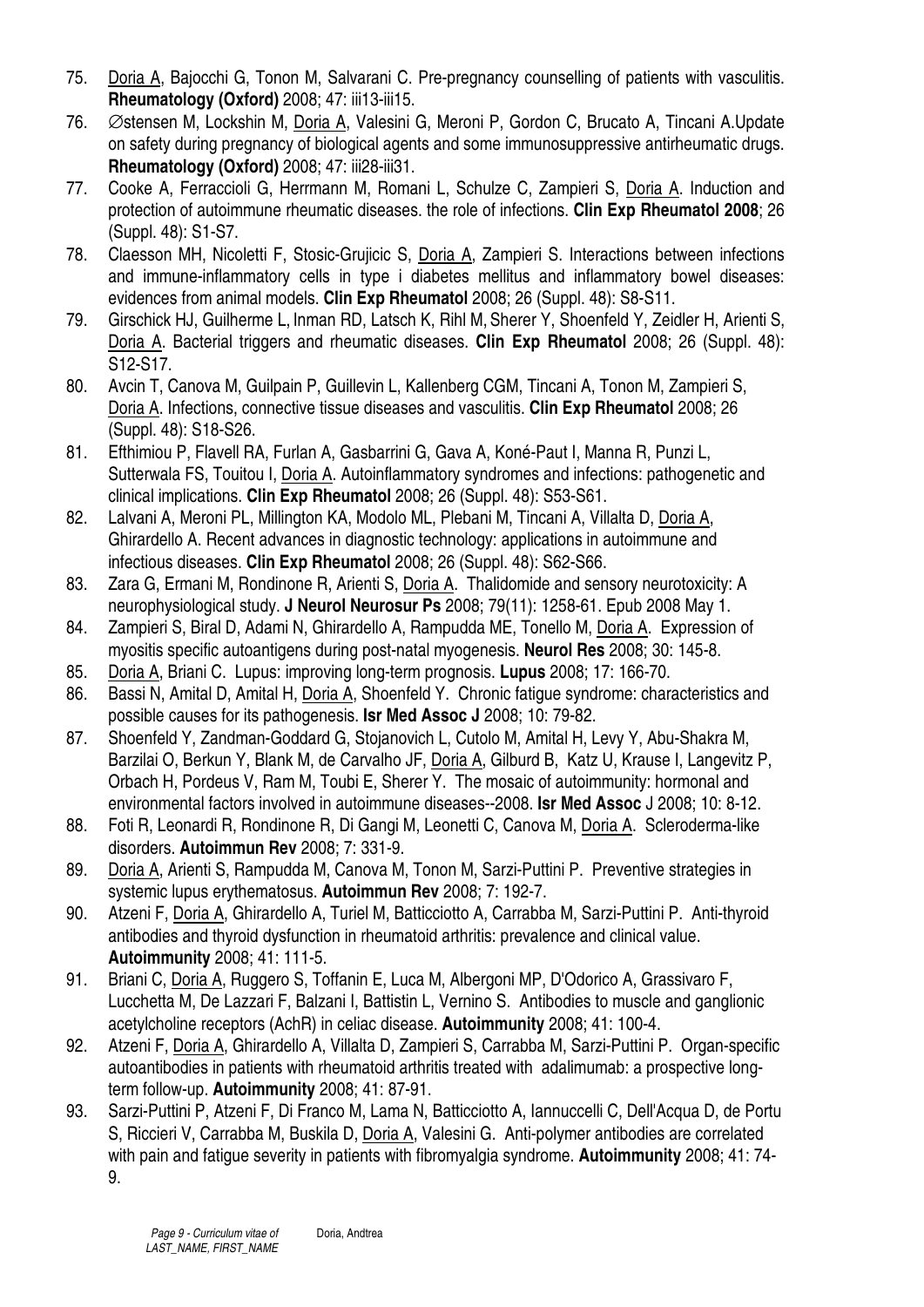- 94. Sarzi-Puttini P, Doria A. Organ specific-autoantibodies: their role as markers and predictors of disease. **Autoimmunity** 2008; 41: 1-10.
- 95. Sarzi-Puttini P, Buskila D, Carabba M, Doria A, Atzeni F. Treatment strategy in Fibromyalgia syndrome: where are we now? **Semin Arthritis Rheum** 2008; 37(6): 353-65.
- 96. Bassi N, Ghirardello A, Iaccarino L, Zampieri S, Rampudda ME, Atzeni F, Sarzi-Puttini P, Shoenfeld Y, Doria A. OxLDL/β2GPI-anti-oxLDL/β2GPI complex and atherosclerosis in SLE patients. **Autoimmunity Rev** 2007; 7: 52-8.
- 97. Iaccarino L, Arienti S, Rampudda M, Canova M, Atzeni F, Sarzi Puttini P, Doria A. Mycophenolate mofetil in lupus glomerulonephritis: effectiveness and tolerability. **Ann N Y Acad Sci** 2007; 1110:516-24.
- 98. Shoenfeld Y, Szyper-Kravitz M, Witte T, Doria A, Tsutsumi A, Tatsuya A, Dayer JM, Roux-Lombard P, Fontao L, Kallenberg CG, Bijl M, Matthias T, Fraser A, Zandman-Goddard G, Blank M, Gilburd B, Meroni PL. Autoantibodies against protective molecules--C1q, C-reactive protein, serum amyloid P, mannose-binding lectin, and apolipoprotein A1: prevalence in systemic lupus erythematosus. **Ann N Y Acad Sci** 2007;1108: 227-39.
- 99. Atzeni F, Doria A, Sarzi-Puttini P. What is the role of rituximab in the treatment of rheumatoid arthritis? **Autoimm Rev** 2007; 6(8): 553-8.
- 100. Atzeni F, Doria A, Carrabba M, Turiel M, Sarzi-Puttini P. Potential terget of Infliximab in autoimmune and inflammatory diseases. **Autoimm Rev** 2007; 6: 529-36.
- 101. Zampieri S, Ghirardello A, Rossini K, Iaccarino L, Bassi N, Atzeni F, Sarzi-Puttini P, Doria A. Antigen preparation for immunological studies in systemic autoimmune diseases. **Ann N J Acad Sci** 2007; 1109: 193-202.
- 102. Ghirardello A, Villalta D, Morozzi G, Afeltra A, Galeazzi M, Gerli R, Mathieu A, Meroni P, Migliorini P, Radica A, Ricceri V, Ruffatti A, Sebastiani GD, Tincani A, Doria A, on Behalf of FIRMA Group. Evaluation of current methods for the m easurement of serum anti-double-stranded DNA antibodies. **Ann N J Acad Sci** 2007; 1109: 401-406.
- 103. Ghirardello A, Bizzaro N, Zampieri S, Iaccarino L, Bassi N, Tozzoli R, Ruffatti A, Villalta D, Tonutti E, Doria A. Biological and clinical relevance of anti-prothrombin antibodies. **Ann N Y Acad Sci** 2007;1109:503-10.
- 104. Orbach H, Zandman-Goddard G, Amital H, Barak V, Szekanecz Z, Szucs G, Danko K, Nagy E, Csepany T, Carvalho JF, Doria A, Shoenfeld Y. Novel Biomarkers in Autoimmune Diseases: Prolactin, Ferritin, Vitamin D, and TPA Levels in Autoimmune Diseases. **Ann N Y Acad Sci**. 2007; 1109:385-400.
- 105. Bizzarro N, Ghirardello A, Zampieri S, Iaccarino L, Tozzoli R, Ruffatti A, Villalta D, Doria A. Antiprothrombin antibodies predict thrombosis in patients with systemic lupus erythematosus: a 15-year longitudinal study. **J Thromb Haemost** 2007 5: 1158-64.
- 106. Mosca M, Strigini F, Doria A, Iaccarino L, Pratesi F, Tani C, Zampieri S, D Chimenti, Ghirardello A, Carmignani A, Cecchi M, Migliorini P, Bombardieri S. Anti-C1q antibodies in pregnant patients with systemic lupus erythematosus. **Clin Exp Rheumatol** 2007; 25: 449-52.
- 107. Gerosa M, Cimaz R, Stramba-Badiale M, Goulene K, Meregalli E, Trespidi L, Acaia B, Tincani A, Danieli E, Motta M, Doria A, Zulian F, Brucato A, Riboldi P, Meroni PL. Electrocardiographic abnormalities in infants born from mothers with autoimmune diseases: a multicenter prospective study. **Rheumatology** 2007; 46: 1285-9.
- 108. Iaccarino L, Rampudda ME, Canova M, Della Libera S, Sarzi-Puttini P; Doria A. Mycophenolate mofetil: what is its place in the treatment of autoimmune rheumatic diseases? **Autoimmunity Rev** 2007; 6: 190-5.
- 109. Moroni G, Doria A, Mosca M, Alberighi OD, Ferraccioli G, Todesco S, Manno C, Altieri P, Ferrara R, Greco S, Ponticelli C. A Randomized Pilot Trial Comparing Cyclosporine and Azathioprine for Maintenance Therapy in Diffuse Lupus Nephritis over Four Years. **Clin J Am Soc Nephrol** 2006; 1: 925-32.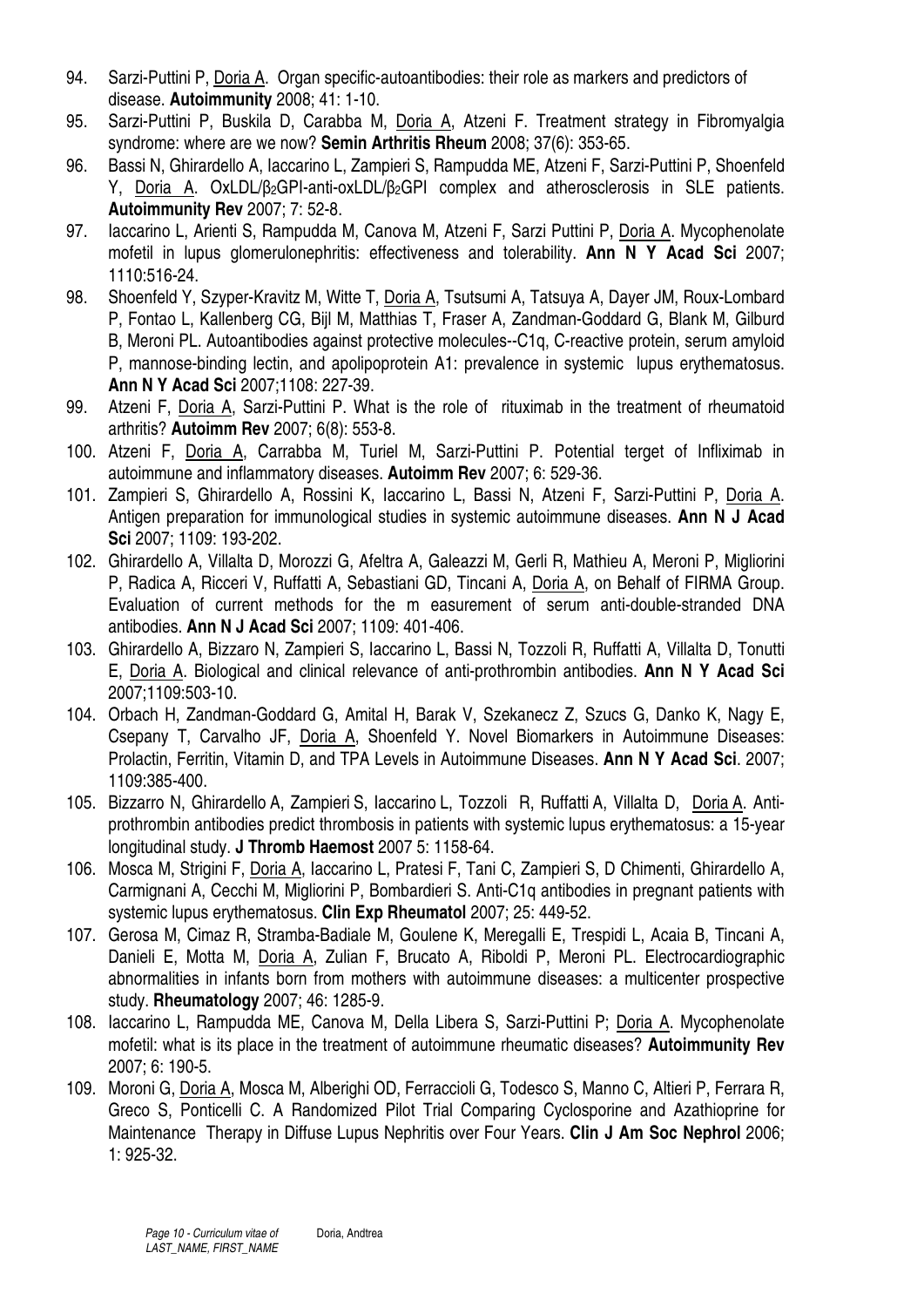- 110. Hengstman GJD, ter Laak HJ, Vree Egberts WTM, Lundberg IE, Moutsopoulos HM, Vencovsky J, Doria A, Mosca M, van Venrooij WJ, van Engelen BGM. Anti-SRP autoantibodies, marker of a necrotizing myopathy. **Ann Rheum Dis** 2006; 65: 1635-1638.
- 111. Doria A, Iaccarino L, Arienti S, Rampudda ME, Canova MG, Rondinone R, Todesco S. Mycophenolate mofetil and systemic lupus erythematosus. **Lupus** 2006; 15 Supplement: 44-54.
- 112. Shoenfeld Y, Howard JA. Carp HJA, Molina V, BlankM, Cervera R, Tincani A, Faden D, LojaconoA, Doria A, Konova E, Meroni PL. Autoantibodies and Prediction of Reproductive Failure. **Am J Reprod Immunol** 2006; 337-44.
- 113. Briani C, Doria A, Marcolongo R, Tognon S, Ruggero S, Toffanin E, Ermani M Ghirardello A, Zampieri S, Semenzato G. Increased titres of IgM anti-heparan sulfate antibody in Behçet's Disease. **Clin Exp Rheumatol** 2006; 24(5 Suppl 42): S104-7.
- 114. Tincani A, Danieli E, Nuzzo M, Scarsi M, Motta M, Cimaz R, Lojacono A, Nacinovich R, Taddei F, Doria A, Brucato A, Meroni PL and for the Pregnancy Study Group of Italian Society of Rheumatology. Impact of in utero environment on the offspring of lupus patients. **Lupus** 2006; 15: 801-7.
- 115. Doria A, Sfriso P. Adalimumab in Psoriatic Arthritis. **Drugs** 2006; 66: 1497-99.
- 116. Østensen M, Khamashta M, Lockshin M, Parke A, Brucato A, Carp H, Doria A, Rai R, Meroni PL, Cetin I, Derksen R, Branch W, Motta M, Gordon C, Ruiz-Irastorza G, Spinillo A, Friedman D, Cimaz R, Czeizel A, Piette JC, Cervera R, Levy R, Clementi M, De Carolis S, Petri M, Shoenfeld Y, Faden D, Valesini G, Tincani A. Anti-inflammatory and immunosuppressive drugs and reproduction. **Arthritis Res Ther** 2006; 8 (3): 209.
- 117. Doria A, Iaccarino L, Ghirardello A, Zampieri S, Arienti S, Sarzi-Puttini P, Atzeni F, Piccoli A, Todesco S. Long-term prognosis and causes of death in systemic lupus erythematosus. **Am J Med** 2006; 119: 1497-1499.
- 118. Doria A, Iaccarino L, Arienti S, Ghirardello A, Zampieri S, Rampudda ME, Cutolo M, Tincani A, Todesco S. Th2 immune deviation induced by pregnancy: the two faces of autoimmune rheumatic diseases. **Reprod Toxicol** 2006; 22(2): 234-241
- 119. Sarzi-Puttini P, Atzeni F, Diana A, Doria A, Furlan R. Increased Neural Sympathetic Activation in Fibromyalgia syndrome. **Ann NY Acad Sci** 2006; 1069: 109-17.
- 120. Doria A, Iaccarino L, Sarzi-Puttini P, Ghirardello A, Zampieri S, Arienti S, Cutolo M, Todesco S. Estrogens in Pregnancy and systemic lupus erythematosus. **Ann NY Acad Sci** 2006; 1069: 247- 56.
- 121. Tarricone E, Ghirardello A, Zampieri S, Rampudda ME, Doria A, Gorza L. Cell stress-response in skeletal muscle myofibers. **Ann NY Acad Sci** 2006; 1069: 472-6.
- 122. Briani C, Doria A, Sarzi-Puttini P, Dalakas MC. Update on idiopathic inflammatory myopathies. **Autoimmunity.** 2006; 39: 161-70.
- 123. Zampieri S, Ghirardello A, Iaccarino L, Briani C, Sarzi-Puttini P, Atzeni F, Arienti S, Todesco S, Doria A. Polymyositis-dermatomyositis and infections. **Autoimmunity** 2006; 39: 191-6.
- 124. Ghirardello A, Zampieri S, Tarricone E, Iaccarino L, Bendo R, Briani C, Rondinone R, Sarzi-Puttini P, Todesco S, Doria A. Clinical implications of autoantibody screening in patients with autoimmune myositis. **Autoimmunity** 2006; 39(3): 217-21.
- 125. Doria A, Iaccarino L, Ghirardello A, Arienti S, Zampieri S, Rampudda ME, Tincani A, Todesco S. Seltene autoimmune rheumatische erkrankungen in der schwangerschaft: systemische sklerose, dermato-polymyositis und vaskulitiden. **Z Rheumatol** 2006; 65: 200-208.
- 126. Brucato A, Brambilla G, Moreo A, Alberti A, Munforti C, Ghirardello G, Doria A, Shinar Y, Livneh A, Adler Y, Shoenfeld Y, Palmieri G, Spodick DH. Long term outcomes in difficult to treat recurrent pericarditis. **Am J Cardiol** 2006; 98(2): 267-271.
- 127. Rinaldi S, Ghisi M, Iaccarino L, Zampieri S, Ghirardello A, Sarzi-Puttini P, Perini G, Todesco S, Sanavio E, Doria A. Influence of coping skills on health-related quality of life in SLE patients. **Arthritis Rheum** 2006; 55: 427-33.
- 128. Tincani A, Bompane D, Danieli E, Doria A. Pregnancy, lupus and antiphosphpolipid syndrome (Huges syndrome). **Lupus** 2006; 15: 156-60.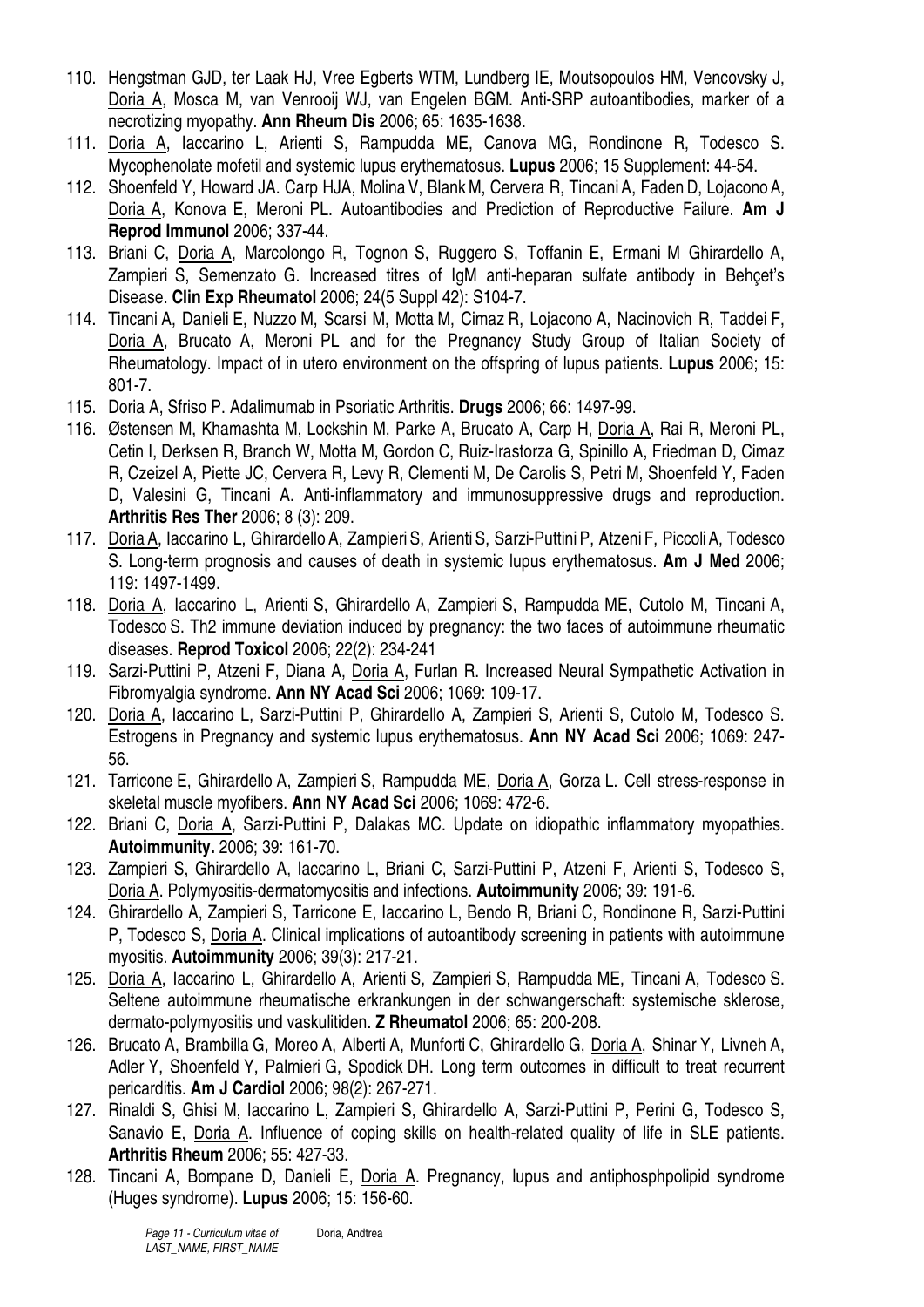- 129. Drosera M, Facchetti F, Landolfo S, Mondini M, Nyberg F, Parodi A, Santoro A, Zampieri S, Doria A. Role of soluble and cell surface molecules in the pathogenesis of autoimmune skin disease. **Clin Exp Rheumatol** 2006; 24: S7-S13.
- 130. Bano S, Bombardieri S, Doria A, Iaccarino L, Lehmann P, Mosca M, Rondinone R, Sontheimer RD, Kuhn A. Lupus erythematosus and the skin. **Clin Exp Rheumatol** 2006; 24: S26-S35.
- 131. Asherson RA, Francès C, Iaccarino L, Khamashta MA, Malacarne F, Piette JC, Tincani A, Doria A. The antiphospholipid antibody syndrome: diagnosis, skin manifestations and current therapy. **Clin Exp Rheumatol** 2006; 24: S46-S51.
- 132. Griffiths CEM, Iaccarino L, Naldi L, Olivieri I, Pipitone N, Salvarani C, Doria A. Psoriasis and psoriatic arthritis: immunological aspects and therapeutic guidelines. **Clin Exp Rheumatol** 2006; 24: S72-S78.
- 133. Galeazzi M, Gasbarrini G, Ghirardello A, Grandemange S, Hoffman HM, Manna R, Podswiadek M, Punzi L, Sebastiani GD, Touitou I, Doria A. Autoinflammatory syndromes. **Clin Exp Rheumatol**  2006; 24: S79-S85.
- 134. Hengstman GJD, Vree Egberts WTM, Seelig HP, Lundberg IE, Moutsopoulos HM, Doria A, Mosca M, Vencovsky J, van Venrooij WJ, van Engelen BGM. Clinical characteristics of patients with myositis and autoantibodies to different fragments of the Mi-2β antigen. **Ann Rheum Dis** 2006; 65: 242-5.
- 135. Karassa FB., Afeltra A, Ambrozic A, Chang D-M, De Keyser F, Doria A, Galeazzi M, Hirohata S, Hoffman IEA, Inanc M, Massardo L, Mathieu A, Mok CC, Morozzi G, Sanna G, Spindler AJ, Tzioufas AG, Yoshio T, Ioannidis JPA. Accuracy of Anti-Ribosomal P Protein Antibody Testing for Diagnosis of Neuropsychiatric Systemic Lupus Erythematosus: An International Meta-Analysis. **Arthritis Rheum** 2006; 54: 312-24.
- 136. Doria A, Sarzi-Puttini P, Shoenfeld Y. 2nd Conference on Heart, Rheumatism and Autoimmunity, Pescara, Italy. May 19 – 20, 2005. **Autoimmunity Rev** 2006; 5(1):55-63.
- 137. Zampieri S, Alaibac M, Iaccarino L, Rondinone R, Ghirardello A, Sarzi-Puttini P, Peserico A, Doria A. TNF-{alpha} is expressed in refractory skin lesions from subacute cutaneous lupus erythematosus patients. **Ann Rheum Dis** 2006; 65(4): 545-8.
- 138. Shoenfeld Y, Gerli R, Doria A, Matsuura E, Matucci Cerinic M, Ronda N, Jara LJ, Abu-Shakra M, Meroni PL, Sherer Y. Accelerated Atherosclerosis in Autoimmune Rheumatic Diseases. **Circulation** 2005; 112: 3337-47.
- 139. Sarzi-Puttini P, Atzeni F, Iaccarino L, Doria A. Environment and systemic lupus erythematosus: an overview. **Autoimmunity** 2005: 38: 465-72.
- 140. Sarzi-Puttini P, Atzeni F, Capsoni F, Lubrano E, Doria A. Drug-induced lupus erythematosus. **Autoimmunity** 2005: 38: 507-18.
- 141. Briani C, Zara G, Rondinone R, Iaccarino L, Ruggero S, Toffanin E, Ermani M, Ghirardello A, Zampieri S, Sarzi-Puttini P, Doria A. Positive and negative effects of thalidomide on refractory cutaneous lupus erythematosus. **Autoimmunity** 2005: 38: 549-55.
- 142. Tincani A, Rebaioli CB, Frassi M, Taglietti M, Gorla R, Cavazzana I, Faden D, Taddei F, Lojacono A, Motta M, Trepidi L, Meroni P, Cimaz R, Ghirardello A, Doria A, Pisoni MP, Muscara M, Brucato A; Pregnancy Study Group of Italian Society of Rheumatology. Pregnancy and autoimmunity: maternal treatment and maternal disease influence on pregnancy outcome. **Autoimmun Rev.** 2005; 4(7): 423-8.
- 143. Doria A, Sarzi-Puttini P. Heart, rheumatism and autoimmunity: an old intriguing link. **Lupus** 2005; 14 (9): 643-6.
- 144. Brucato A, Shinar Y, Brambilla G, Robbiolo L, Ferrioli G, Patrosso MC, Zanni D, Penco S, Boiani E, Ghirardello A, Caforio ALP, Bergantin A, Tombini V, Moreo A, Ashtamkar L, Doria A, Shoenfeld Y, Livneh A. Idiopathic recurrent acute pericarditis: Familial Mediterranean Fever mutations and disease evolution in a large cohort of Caucasian patients. **Lupus** 2005; 14 (9): 670-4.
- 145. Doria A, Iaccarino L, Sarzi-Puttini P, Atzeni F, Turriel M, Petri M. Cardiac involvement in systemic lupus erythematosus. **Lupus** 2005; 14 (9): 683-6.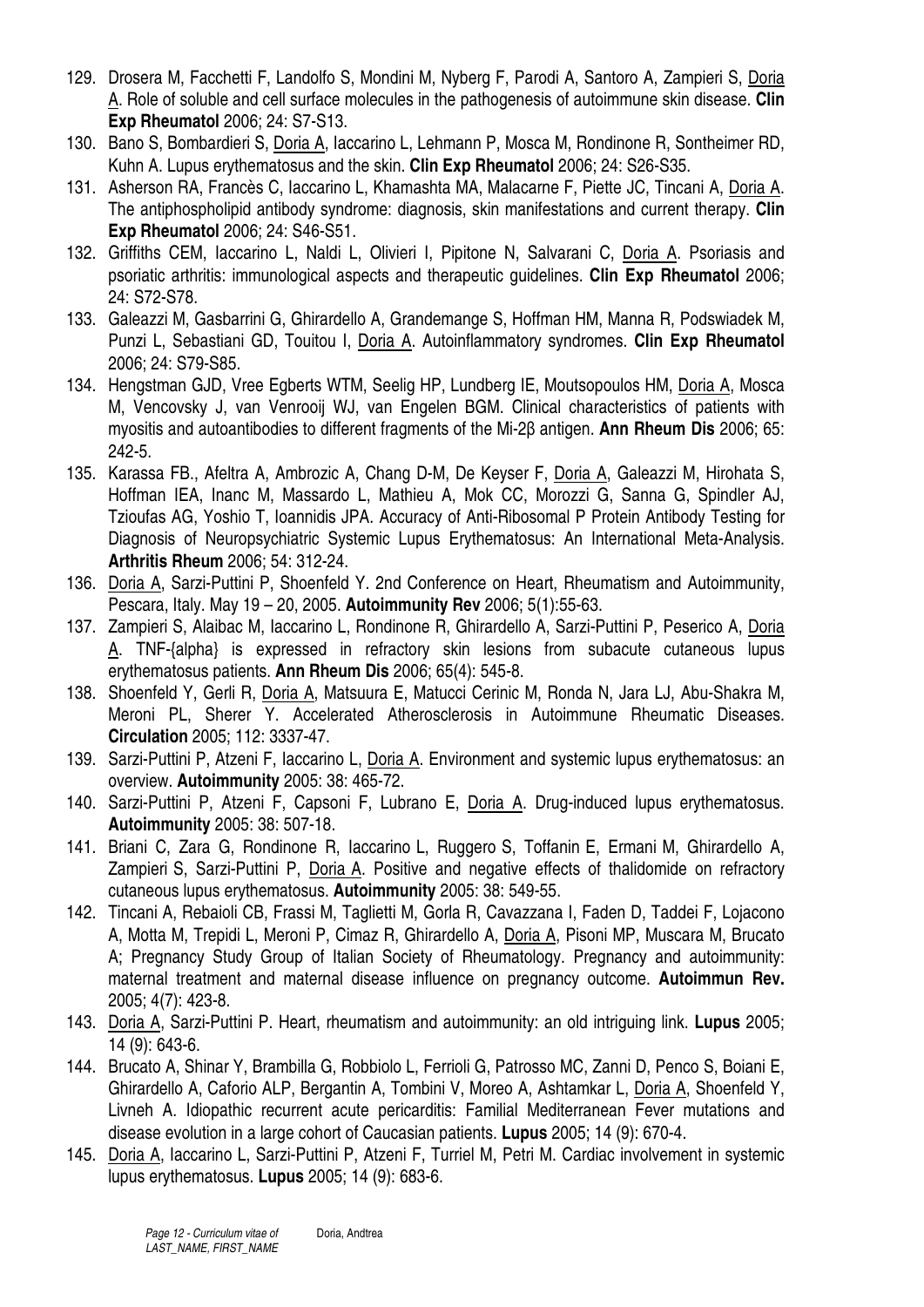- 146. Atzeni F, Sarzi-Puttini P, Doria A, Boiardi L, Pipitone N, Salvarani C. Behçet's disease and cardiovascular involvement. **Lupus** 2005; 14 (9): 723-6.
- 147. Turiel M, Peretti R, Sarzi-Puttini P, Atzeni F, Doria A. Cardiac imaging techniques in systemic autoimmune diseases. **Lupus** 2005; 14 (9): 727-31.
- 148. Sarzi-Puttini P, Atzeni F, Turiel M, Iaccarino L, Doria A. Tumor necrosis factor-α, biological agents and cardiovascular risk. **Lupus** 2005; 14 (9): 780-4.
- 149. Zandman-Goddard G, Blank M, Langevitz P, Slutsky L, Pras M, Levy Y, Shovman O, Witte T, Doria A, Rovensky J, Shoenfeld Y. Anti-serum amyloid component P (SAP) antibodies in SLE patients correlate with disease activity. **Ann Rheum Dis** 2005; 64: 1698-1702.
- 150. Turiel M, Sarzi-Puttini P, Peretti R, Rossi E, Atzeni F, Parsons W, Doria A. Thrombotic risk factors in primary antiphospholipid syndrome: a five-year prospective study. **Stroke** 2005; 36(7): 1490-4.
- 151. Turiel M, Sarzi-Puttini P, Peretti R, Ionizzato S, Muzzupappa S, Atzeni F, Rossi E, Doria A. Fiveyear follow-up by transesophageal echocardiographic studies in primary antiphospholipid syndrome. **Am J Cardiol** 2005; 96(4): 574-9.
- 152. Zampieri S, Iaccarino L, Ghirardello A, Tarricone E, Arienti S, Sarzi-Puttini Piercarlo, Gambari PF, Doria A. Systemic lupus erythematosus, atherosclerosis, and autoimmunity. **Ann NY Acad Sci** 2005; 1051:351-61.
- 153. Atzeni F, Turiel M, Capsoni F, Doria A, Meroni PL; Sarzi-Puttini P. Autoimmunity anti-TNFα agents. **Ann NY Acad Sci** 2005; 1051:559-69.
- 154. Villalta D, Tozzoli R, Bizzaro N, Tonutti E, Ghirardello A, Doria A. The relevance of autoantigen source and cutoff definition in antichromatin (nucleosome) antibody immunoassays. **Ann N Y Acad Sci** 2005 Jun;1050:176-84.
- 155. Doria A, Sherer Y, Meroni PL, Shoenfeld Y. Inflammation and accelerated atherosclerosis Basic mechanisms. **Rheum Dis Clin N Am** 2005; 31: 329-54.
- 156. Doria A, Mosca M, Gambari PF, Bombardieri S. Defining unclassifiable connective tissue diseases: incomplete, undifferentiated or both? **J Rheumatol** 2005; 32: 213-5.
- 157. Kuhn A, Rondinone R, Doria A, Shoenfeld Y. 1st International Conference on Cutaneous Lupus Erythematosus. Düsseldorf, Germany, September 1-4, 2004. **Autoimmunity Rev** 2005: 4: 66-78.
- 158. Capsoni F, Sarzi-Puttini P, Atzeni F, Minonzio F, Bonara P, Doria A, Carrabba M. Effect of adalimumab on neutrophil function in patients with rheumatoid arthritis. **Arthritis Res Ther** 2005; 7: R250-R255.
- 159. Zampieri S, Ghirardello A, Iaccarino L, Tarricone E, Gambari PF, Doria A. Anti-JO-1 antibodies. **Autoimmunity** 2005; 38: 73-78.
- 160. Ghirardello A, Zampieri S, Iaccarino L, Tarricone E, Gambari PF, Doria A. Anti-MI-2 antibodies. **Autoimmunity** 2005; 38: 79-83.
- 161. Atzeni F, Sarzi-Puttini P, Doria A, Iaccarino L, Capsoni F. Potential off-label use of infliximab in autoimmune and non-autoimmune diseases: a review. **Autoimmunity Rev** 2005; 4(3):144-52.
- 162. Ghirardello A, Doria A, Zampieri S, Tarricone E, Tozzoli R, Villalta D, Bizzaro N, Piccoli A, Gambari PF. Antinucleosome antibodies in SLE: a two-year follow-up study of 101 patients. **J Autoimmunity** 2004; 22: 235-40.
- 163. Doria A, Shoenfeld Y, Pauletto P. Premature coronary disease in systemic lupus. **N Eng J Med** 2004; 350(15):1571-5.
- 164. Marai I, Shoenfeld Y, Bizzaro N, Villalta D, Doria A, Tonutti E, Tozzoli R. IgA and IgG tissue transglutaminase antibodies in systemic lupus erythematosus. **Lupus** 2004; 13(4): 241-4.
- 165. Briani C, Zara G, Rondinone R, Della Libera S, Ermani M, Ruggero S, Ghirardello A, Zampieri S, Doria A. Thalidomide neurotoxicity: prospective study in patients with lupus erythematosus. **Neurology** 2004: 62: 2288-90.
- 166. Doria A, Sarzi Puttini PC, Shoenfeld Y. Heart Rheumatism and Autoimmunity. Milan, Italy. February 5-7, 2004. **Autoimmunity Rev** 2004; 3 (4): 337-354.
- 167. Doria A, Iaccarino L, Ghirardello A, Briani C, Zampieri S, Tarricone E, Gambari PF. Pregnancy in rare autoimmune rheumatic diseases: UCTD, MCTD, myositis, systemic vasculitis, and Beçhet disease. **Lupus** 2004; 13 (9): 690-5.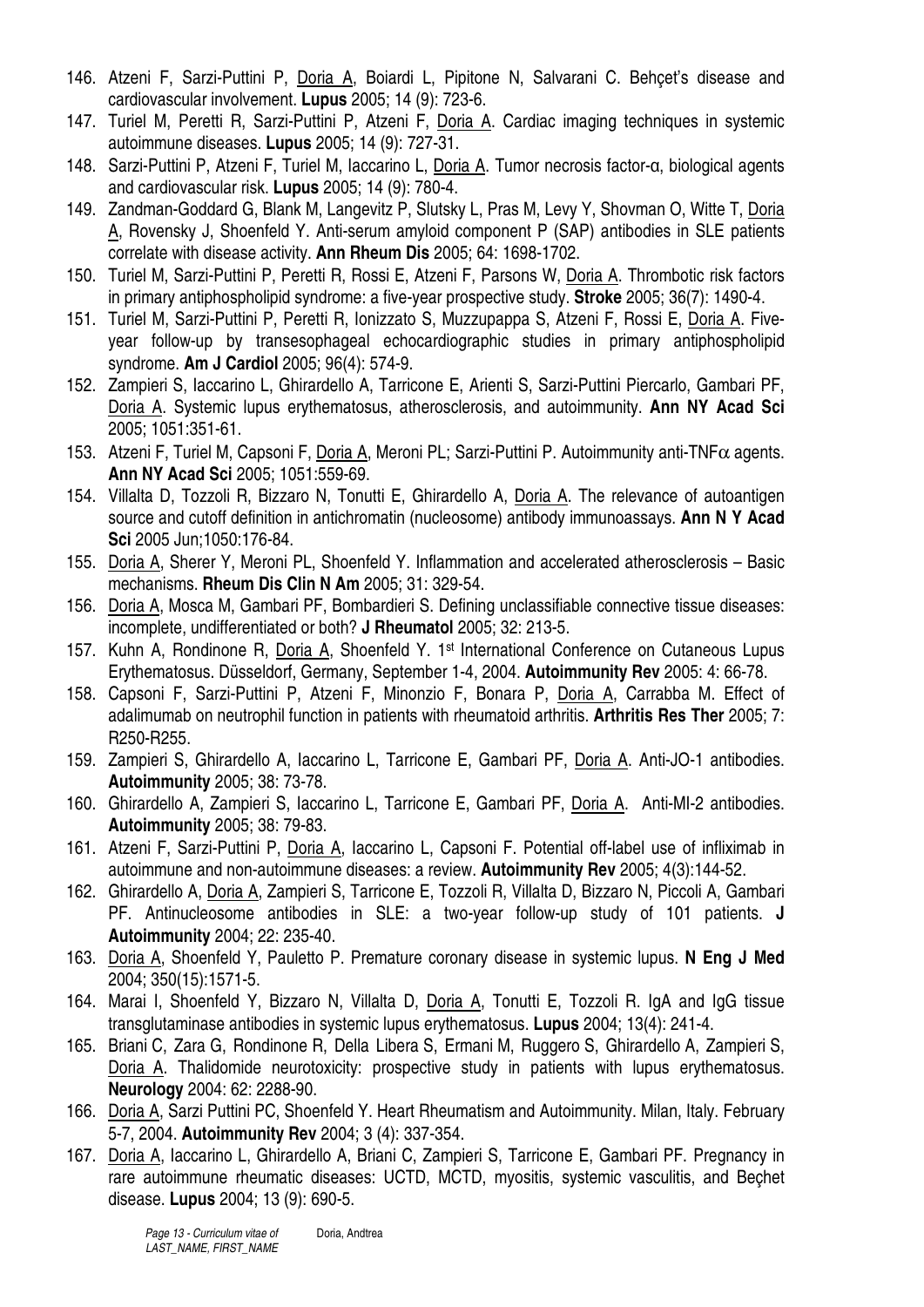- 168. Rinaldi S, Doria A, Salaffi F, Ermani M, Iaccarino L, Ghirardello A, Zampieri S, Gambari PF, Perini G. Health-related quality of life in Italian patients with systemic lupus erythematosus. I. Relationship between physical and mental dimension and impact of age. **Rheumatology** 2004; 43: 1574-9.
- 169. Doria A, Rinaldi S, Ermani M, Salaffi F, Iaccarino L, Ghirardello A, Zampieri S, Della Libera S, Perini G, Todesco S. Health-related quality of life in Italian patients with systemic lupus erythematosus. II. Role of clinical, immunological, and psychological determinants. **Rheumatology** 2004; 43: 1580-6.
- 170. Doria A, Ghirardello A, Iaccarino L, Zampieri S, Punzi L, Tarricone E, Ruffatti A, Sulli A, Sarzi Puttini PC, Gambari PF, Cutolo M. Pregnancy, cytokines and disease activity in systemic lupus erythematosus. **Arthritis Rheum 2004**; 51: 989-995.
- 171. Villata D, Romelli PB, Savina C, Bizzarro N, Bozzoli R, Tonutti E, Ghirardello A, Doria A. AntidsDNA antibody avidità determination by simple reliable ELISA method for SLE diagnosis and monitorino. **Lupus** 2003; 12: 31-36.
- 172. Zampieri S, Mahler M, Blüthner M, Qiu Z, Malmegrim K, Ghirardello A, Doria A, van Venrooij WJ, Raats JMH. Recombinant anti-P proteins autoantibodies isolated from a human autoimmune library: reactivity, specificity and epitope recognition. **Cell Mol Life Sci** 2003; 60: 588-98.
- 173. Doria A, Shoenfeld Y, Wu R, Gambari PF, Puato M, Ghirardello A, Gilburd B, Corbanese S, Patnaik M, Zampieri S, Peter JB, Favaretto E, Iaccarino L, Sherer Y, Todesco S, Pauletto P. Risk factors for subclinical atherosclerosis in a prospective cohort of patients with Systemic Lupus Erythematosus. **Ann Rheum Dis** 2003, 62: 1071-77.
- 174. Bizzaro N, Villalta D, Tonutti E, Doria A, Tampoia M, Bassetti D, Tozzoli R. IgA AND IgG tissue transglutaminase antibody prevalence and clinical significance in connective tissue diseases, inflammatory bowel disease, and primary biliary cirrhosis. **Digest Dis Sci** 2003; 48: 2360-5.
- 175. Righi A, Schiavon F, Jablonska S, Doria A, Blasczyk M, Rondinone R, Todesco S. Intravenous immunoglobulins control scleromyxoedema. **Ann Rheum Dis** 2002; 61: 59-61.
- 176. Doria A, Cutolo M, Ghirardello A, Zampieri S, Vescovi F, Sulli A, Giusti M, Piccoli A, Grella P Gambari PF. Steroid hormones and disease activity during pregnancy in systemic lupus eythematosus. **Arthritis Rheum** 2002; 47: 202-9.
- 177. Casonato A, Pontara E, Doria A, Bertomoro A, Cattini MG, Gambari PF, Girolami A. Lack of multimer organization of von Willebrand factor in an acquired con Willebrand syndrome. **Br J Haematol** 2002; 116: 899-904.
- 178. Ostuni P, Botsios C, Sfriso P, Bertagnin A, Cozzi F, Doria A, Todesco S. Prevalence and clinical features of fibromyalgia in systemic lupus erythematosus, systemic sclerosis and Sjogren's syndrome. **Minerva Med** 2002; 93(3):203-9.
- 179. Franceschini F, Cavazzana I, Generali D, Quinzanini M, Ghirardello A, Doria A, Cattaneo R. Anti-Ku Antibodies in connective tissue diseases: clinical and serological evaluation of 14 patients. **J Rheumatol** 2002; 29: 1393-7.
- 180. Ghirardello A, Caponi L, Franceschini F, Zampieri S, Gambari PF, Doria A. Diagnostic tests for antiribosomal P protein antibodies: a comparative evaluation of immunoblotting and ELISA assays. **J Autoimmunity** 2002; 19: 71-77.
- 181. Brucato A, Franceschini F, Doria A, Cimaz R, Meroni P, Tincani A, Pisoni M, Faden D, Motta M, Frassi M, Castellino G, Tombini V, Canesi B. Pathogenetic associations of maternal Anti-Ro/SSA antibodies. **Lupus** 2002; 11: 650-650.
- 182. Brucato A, Doria A, Frassi M, Castellino G, Franceschini F, Faden D, Pisoni MP, Solerte L, Muscarà M, Lojacono A, Motta M, Cavazzana I, Ghirardello A, Vescovi F, Tombini V, Cimaz R, Gambari PF, Meroni PL, Canesi B, Tincani A. Pregnancy outcome in 100 women with autoimmune diseases and anti-Ro/SSA antibodies: a prospective controlled study. **Lupus** 2002; 11: 716-721.
- 183. Zampieri S, Degen W, Ghirardello A, Doria A, van Venrooij WJ. Dephosphorylation of autoantigenic ribosomal P proteins during FAS-L induced apoptosis; a possible trigger for the development of the autoimmune response in SLE patients. **Ann Rheum Dis** 2001; 60: 72-76.
- 184. Brucato A, Frassi M, Franceschini F, Cimaz R, Faden R, Pisoni MP, Muscarà M, Vignati G, Stramba-Badiale M, Catelli L, Lojacono A, Cavazzana I, Ghirardello A, Vescovi F, Gambari PF, Doria A, Meroni PL, Tincani A.. Risk of congenital complete heart block in newborns of mothers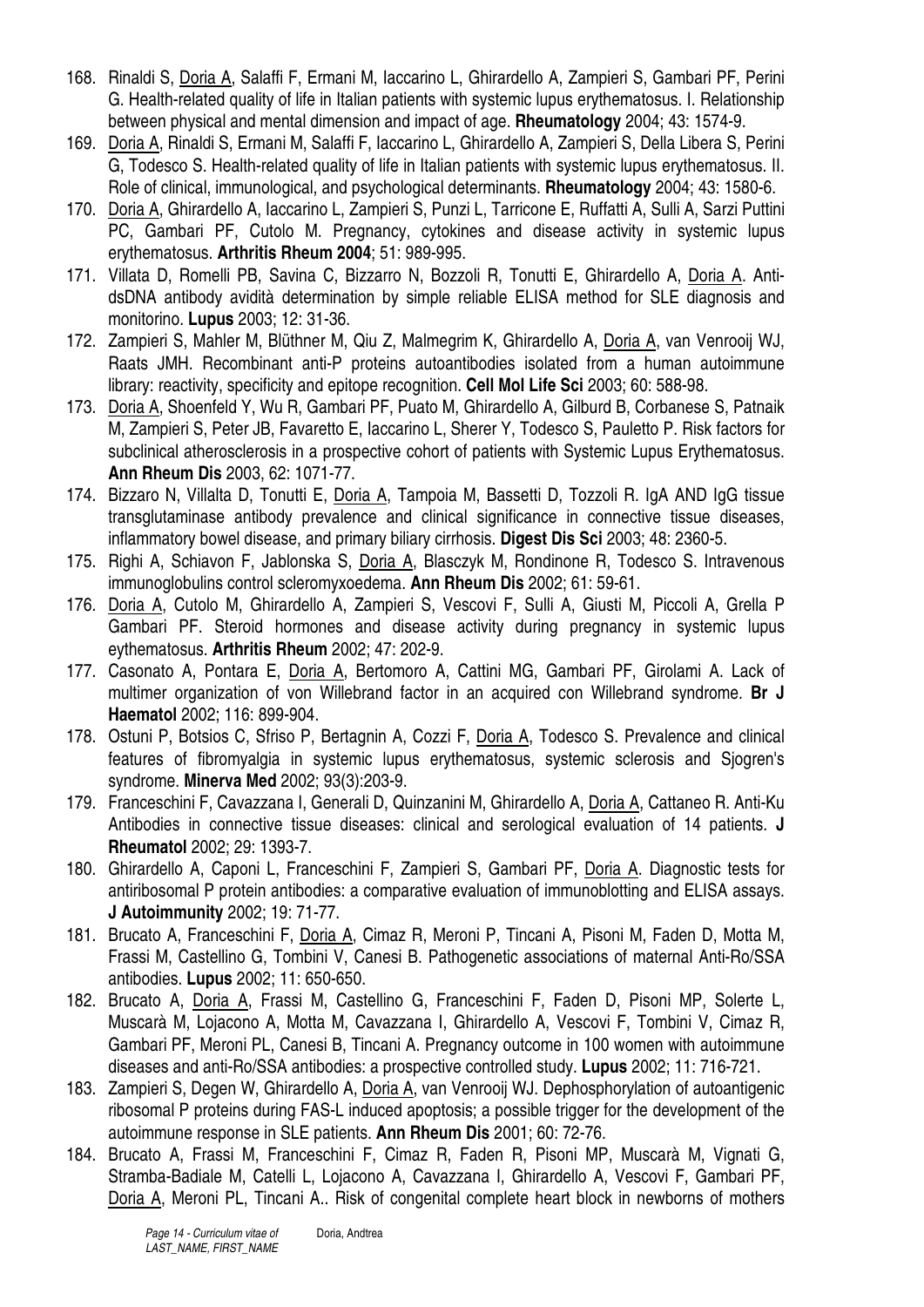with anti-Ro/SSA antibodies detected by counterimmunoelectrophoresis:. A prospective study of 100 women. **Arthritis Rheum** 2001; 44: 1832-35.

- 185. Ghirardello A, Doria A, Zampieri S, Gambari PF, Todesco S. Autoantibodies to ribosomal P proteins in systemic lupus erythematosus. **Isr Med Assoc J** 2001; 3(11): 854-7.
- 186. Zampieri S, Ghirardello A, Doria A, Tonello M. Bendo R, Rossini K, Gambari PF. The use of Tween 20 in immunoblotting assays for the detection of autoantibodies in connective tissue diseases. **J Immunol Methods** 2000; 239: 1-11.
- 187. Ghirardello A, Doria A, Zampieri S, Gerli R, Rapizzi E, Gambari PF. Anti ribosomal P protein antibodies detected by immunoblotting in patients with connective tissue diseases: their specificity for SLE and association with the IgG anticardiolipin antibodies. **Ann Rheum Dis** 2000; 59: 975-981.
- 188. Anselmino M, Zaninotto G, Costantini M, Ostuni PA, Ianiello A, Boccù C, Doria A, Todesco S, Ancona E. Esophageal motor function in primary Sjögren syndrome. Correlation with dysphagia and xerostomia **Dig Dis Sci** 1997; 42: 113-8.
- 189. George J, Gilburg B, Levy Y, Afec A, Damianovitch M, Ghirardello A, Doria A, Todesco S, Shoenfeld Y. "Autoantibody dominance" pattern following idiotypic manipulation of naive mice by immunization with anti-U1RNP antibodies. **Pathobiology** 1997; 65: 204-209.
- 190. Doria A, Biasinutto C, Ghirardello A, Sartori E, Rondinone R, Piccoli A, Veller Fornasa C, Gambari PF. Photosensitivity in systemic lupus erythematosus: laboratory testing of ARA/ACR definition. **Lupus** 1996; 5: 263-268.
- 191. Ghirardello A, Doria A, Vesco P, Vaccaro E, Bernardi C, Fagiolo U, Gambari PF. Blotting pattern of IgG Anti-(U1)RNP antibodies in mixed connective tissue disease. **Rheumatol Int** 1996; 16: 145- 150.
- 192. Fiocco U, Cozzi L, Rigon C, Chieco-Bianchi F, Baldovin M, Cassisi GA, Gallo C, Doria A, Favaro MA, Piccoli A, De Candia A, Rubaltelli L, Todesco S. Arthroscopic synoviectomy in rheumatoid and psoriatic knee joint synovitis: long-term outcome. **Br J Rheumatol** 1996; 35: 463-470.
- 193. Balestrieri G, Doria A, Galeazzi M, Meroni PL, Migliorini P, Tavoni A, Tincani A, Bombardieri S. III European Conference on Systemic Lupus Erythematosus. Conference summary. **Clin Exp Rheumatol** 1996; 14(S-16): S3-S16.
- 194. Vitali C, Doria A, Tincani A, Fabbri P, Balestrieri G, Galeazzi M, Meroni PL, Migliorini P, Neri R, Bombardieri S. International survey on the management of patients with SLE. General data on the partecipating centers and the results of a questionnaire regarding mucocutaneous involvement. **Clin Exp Rheumatol** 1996; 14(S-16): S17-S22.
- 195. Tincani A, Brey R, Balestrieri G, Vitali C, Doria A, Galeazzi M, Meroni PL, Migliorini P, Neri R, Tavoni A, Bombardieri S. International survey on the management of patients with SLE. The results of a questionnaire regarding neuropsychiatric manifestations. **Clin Exp Rheumatol** 1996; 14(S-16): S23-S30.
- 196. Doria A, Vitali C, Tincani A, Balestrieri G, Galeazzi M, Meroni PL, Migliorini P, Neri R, Tavoni A, Bombardieri S. International survey on the management of patients with SLE. The results of a questionnaire regarding renal involvement. **Clin Exp Rheumatol** 1996; 14(S-16): S23-S30.
- 197. Doria A, Ghirardello A, Boscaro M, Viero ML, Vaccaro E, Patrassi GM, Gambari PF. Fibrinolysis and coagulation abnormalities in systemic lupus erythematosus. Relationship with Raynaud's phenomenon, disease activity, inflammatory indices, anticardiolipin antibodies and corticosteroid therapy. **Rheumatol Int** 1995; 14: 207-11.
- 198. Ghirardello A, Doria A, Ruffatti A, Rigoli A, Vesco P, Calligaro A, Gambari PF. Antiphospholipid antibodies (aPL) in systemic lupus erythematosus (SLE). Are they specific tools for the diagnosis of aPL syndrome in SLE? **Ann Rheum Dis** 1994; 53: 140-2.
- 199. Ghirardello A, Doria A, Gambari PF. Antiphospholipid antibodies (aPL) in systemic lupus erythematosus (SLE). Are they specific tools for the diagnosis of aPL syndrome in SLE? (Author's reply) **Ann Rheum Dis** 1994; 53: 619-620.
- 200. Doria A, Vesco P, Zulian F, Gambari PF. The 1982 ARA/ACR criteria for classification of systemic lupus erythematosus in pediatric age **Clin Exp Rheumatol** 1994; 12: 689-90.